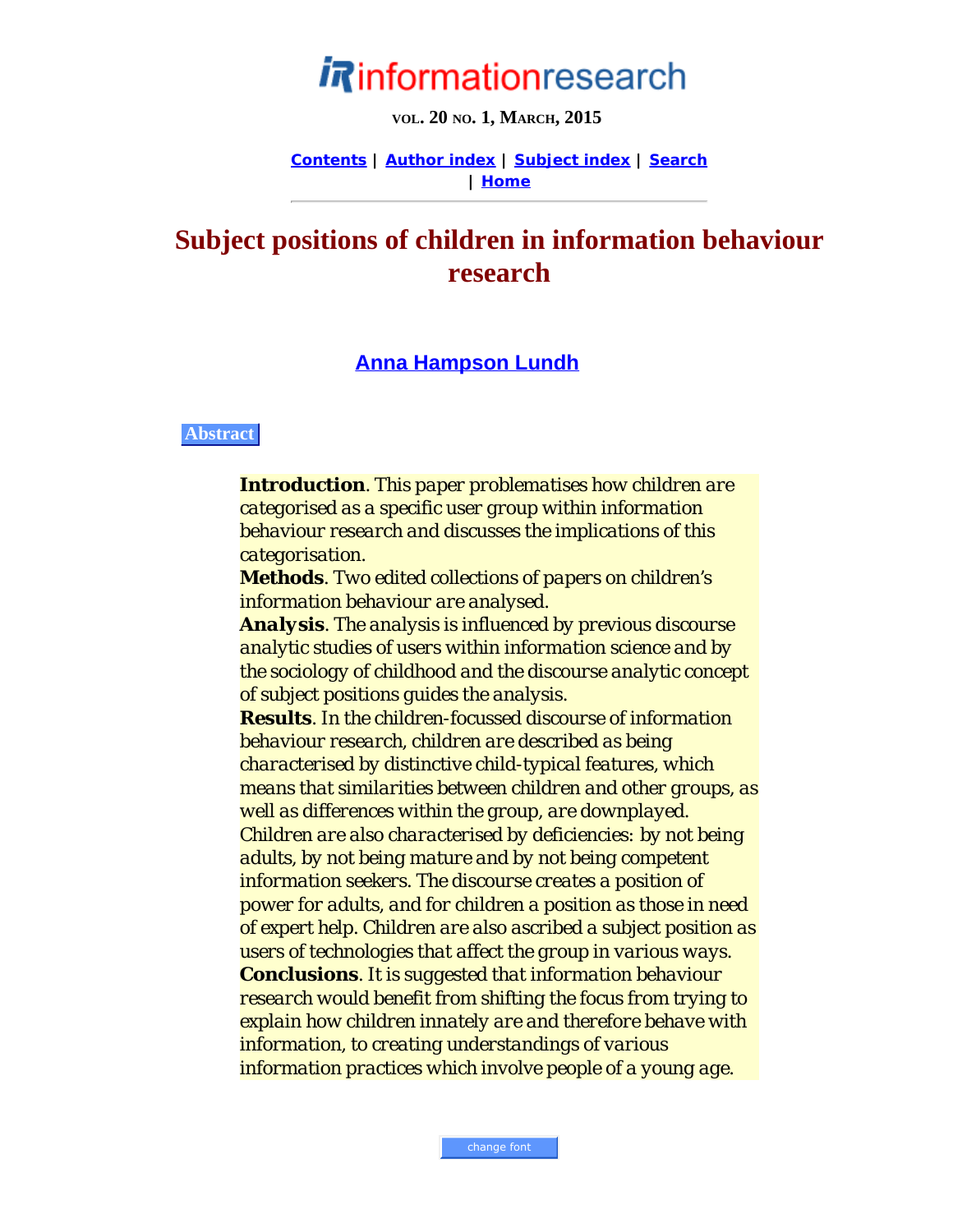#### **Introduction**

Within the research field of information behaviour (also known as, for example, information-seeking studies; information seeking behaviour; or information needs, seeking and use), the notion of categorising people in different user groups is fundamental. In the early history of information behaviour research, the focus was largely on different professional groups and researchers, and their interactions with information and information systems when carrying out work and research tasks. In more recent years, however, groups outside workplace and institutional settings have attracted greater interest. Two such groups are the elderly (e.g., [Asla, Williamson and Mills, 2006](#page-23-0)) and children and young people (e.g., [Large, 2005](#page-23-0)). Whereas other groups of users studied in the field of information behaviour are regarded as distinct groups because of, for example, shared work duties (e.g., [Huvila, 2010](#page-23-0); [Pilerot,](#page-23-0) [2014\)](#page-23-0) or common spare time interests (e.g., [Case, 2010](#page-23-0); [Hartel, 2010\)](#page-23-0), the basis for the groupings of the elderly and children is that of similar age [\(Case, 2012](#page-23-0), p. 349-355). Thus, within information behaviour research, old or young age is, explicitly or implicitly, seen as an important factor affecting information behaviour. In this paper, this assumption is problematised.

However, as Dervin highlighted in [1989](#page-23-0), the division of people into user groups within information behaviour research might lead to the reproduction of static categories, leaving little room for questioning the very basis for the categorisations. In the present study, therefore, how children as a group are described, and thereby constructed, in information behaviour research will be examined and discussed. The motivation for the study is that the construction of children as a user group within the research field of information behaviour has implications for the knowledge production of this research field, as well as for the actual design and use of information systems and services for children and young people.

The effects of the ways in which children are described in information behaviour research can be said to be of three kinds: *'discursive effects', 'subjectification effects'* and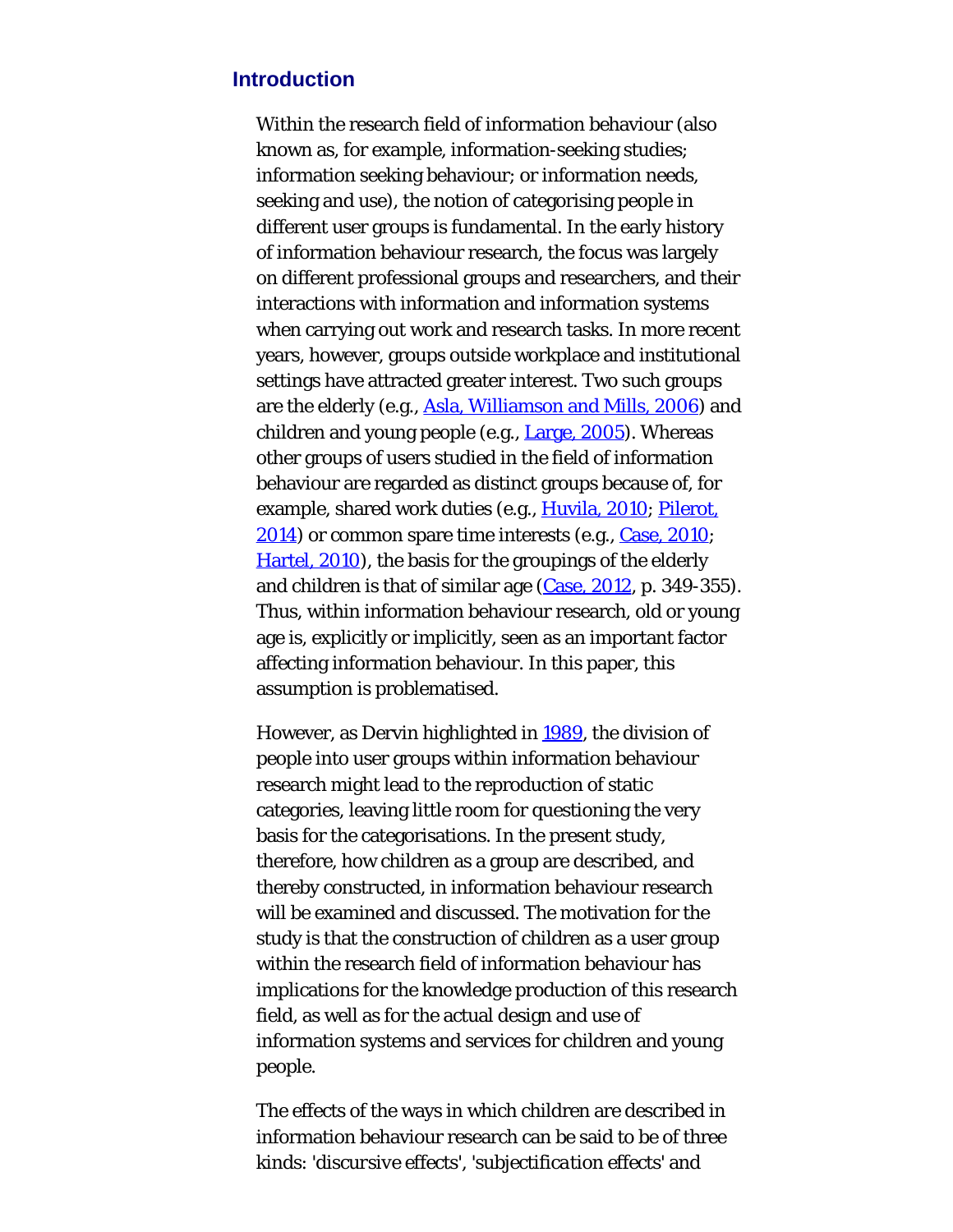*'lived effects'* ([Bacchi, 2009](#page-23-0), p. 40). The discursive effects concern the knowledge claims regarding the user group of children that are produced through information behaviour research. Within any research field, there are conventional ways in which the field's objects of study are described. However, such conventions constitute *'the limits imposed on what can be said or thought'* [\(Bacchi, 2009](#page-23-0), p. 40) within the field. In information behaviour research, as in many other fields where children are studied, children are often seen as a given, natural and self-evident group. One implication of seeing young age as a determining factor for information behaviour is that other ways of categorising people who are young seem less evident. The very idea of problematising how and why children are categorised as a specific user group, as is done in this study, may therefore appear irrelevant and even absurd. This is, however, why such a problematisation is important.

Subjectification effects, which are the analytic focus of this study, are about the relationships created within the research field between children as a group and other groups of users. Children appear as a specific user group because they are contrasted with and positioned in relation to other groups (cf. **Bacchi**, 2009, p. 16). For example, children are often defined as people who are not yet adults. An implication of this type of positioning of children is that similarities between children and other groups, as well as differences within the group, are obscured. Another consequence is a focus on describing how children *are* in general, rather than discussing, for example, the conditions for children's lives in different situations, historical contexts and societies.

Discursive and subjectification effects might sound quite abstract. However, they are always connected to lived effects, which are material and experienced effects in people's lives [\(Bacchi, 2009](#page-23-0), p. 17-18). Thus, how the user group of children is described and regarded within information behaviour research, and within information science generally, has certain consequences: for the design of studies; for how research problems are formulated; for how actual research subjects are treated; and for how research outcomes are put into practice, for example through the design of information systems and services for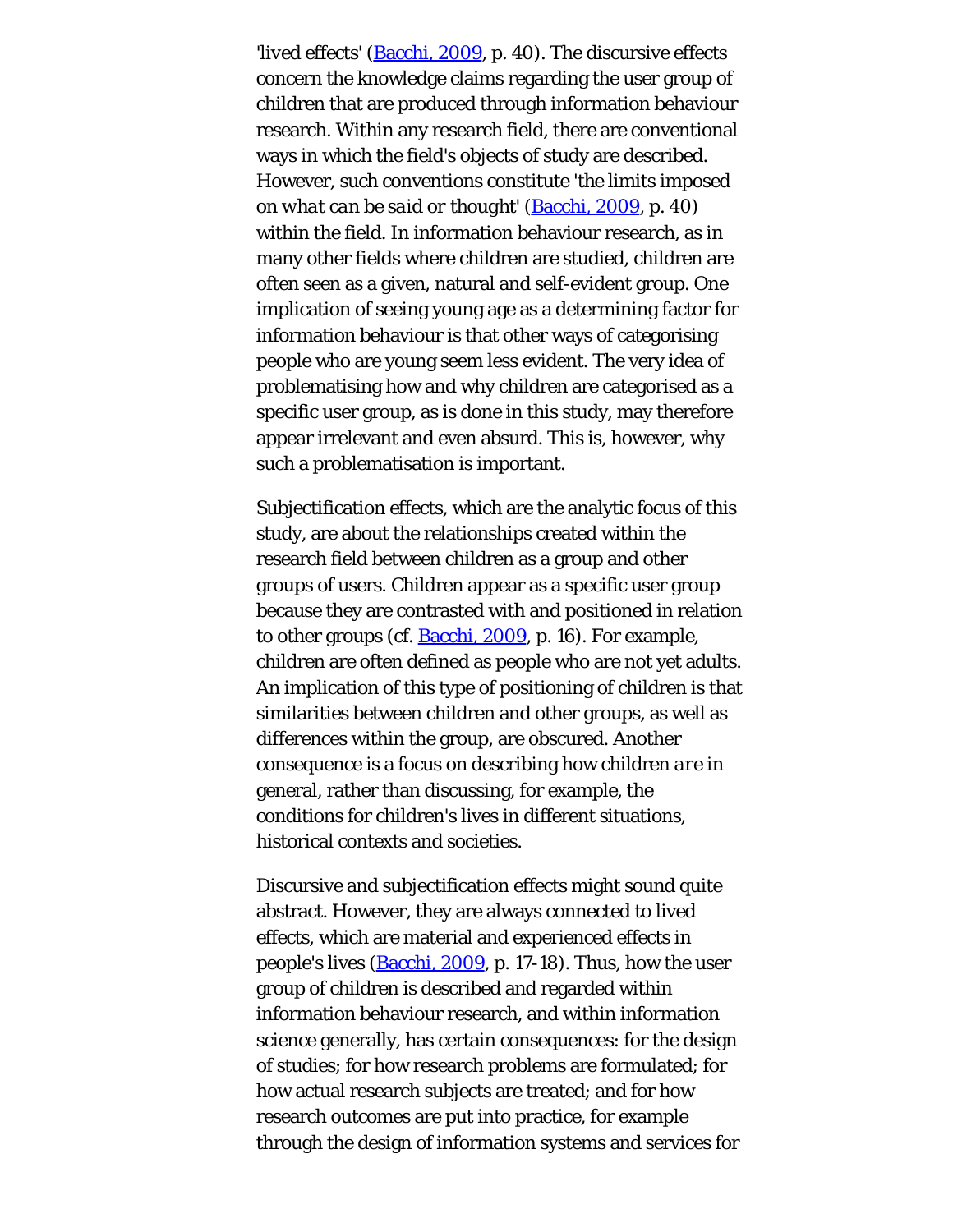children and young people.

In light of the above-mentioned understanding that the ways in which user groups are described have discursive, subjectification and lived effects, the aim of the present study is to create a better understanding of how the user group of children is constructed within information behaviour research. The study is guided by the following two research questions:

- 1. How is the user group of children described in information behaviour research?
- 2. In relation to other groups, which subject positions are children ascribed in information behaviour research?

The research questions will be addressed through an analysis of two edited books on children's information behaviour, published in 2004 and 2013. The main focus of the analysis will be on the ways in which children are distinguished as a group of users and the subject positions of this group.

#### **Literature review**

The study connects to a tradition of critical analysis of central concepts and ideas within information science based in discourse analytic theory. The analysis is influenced by previous studies of how users are discursively constructed (e.g., [Hedemark, Hedman and](#page-23-0) [Sundin, 2005;](#page-23-0) [Rothbauer and Gooden, 2006](#page-23-1); [Tuominen,](#page-23-2) [1997\)](#page-23-2), as well as a research tradition called the sociology of childhood (e.g., [James, Jenks and Prout, 1998](#page-23-0); [Prout and](#page-23-0) [James, 1997\)](#page-23-0). These traditions, which both can be described as social constructionist (cf. [Talja, Tuominen](#page-23-3) [and Savolainen, 2005\)](#page-23-3), are introduced below.

# **Discourse analyses of and in information science**

Since at least the 1990s, basic assumptions within information science have been scrutinised through several Foucauldian inspired discourse analyses [\(Olsson, 2010](#page-23-0)). The focus of such studies has been to describe how discourses within information science are produced from the positions of '*institutionally privileged speakers*'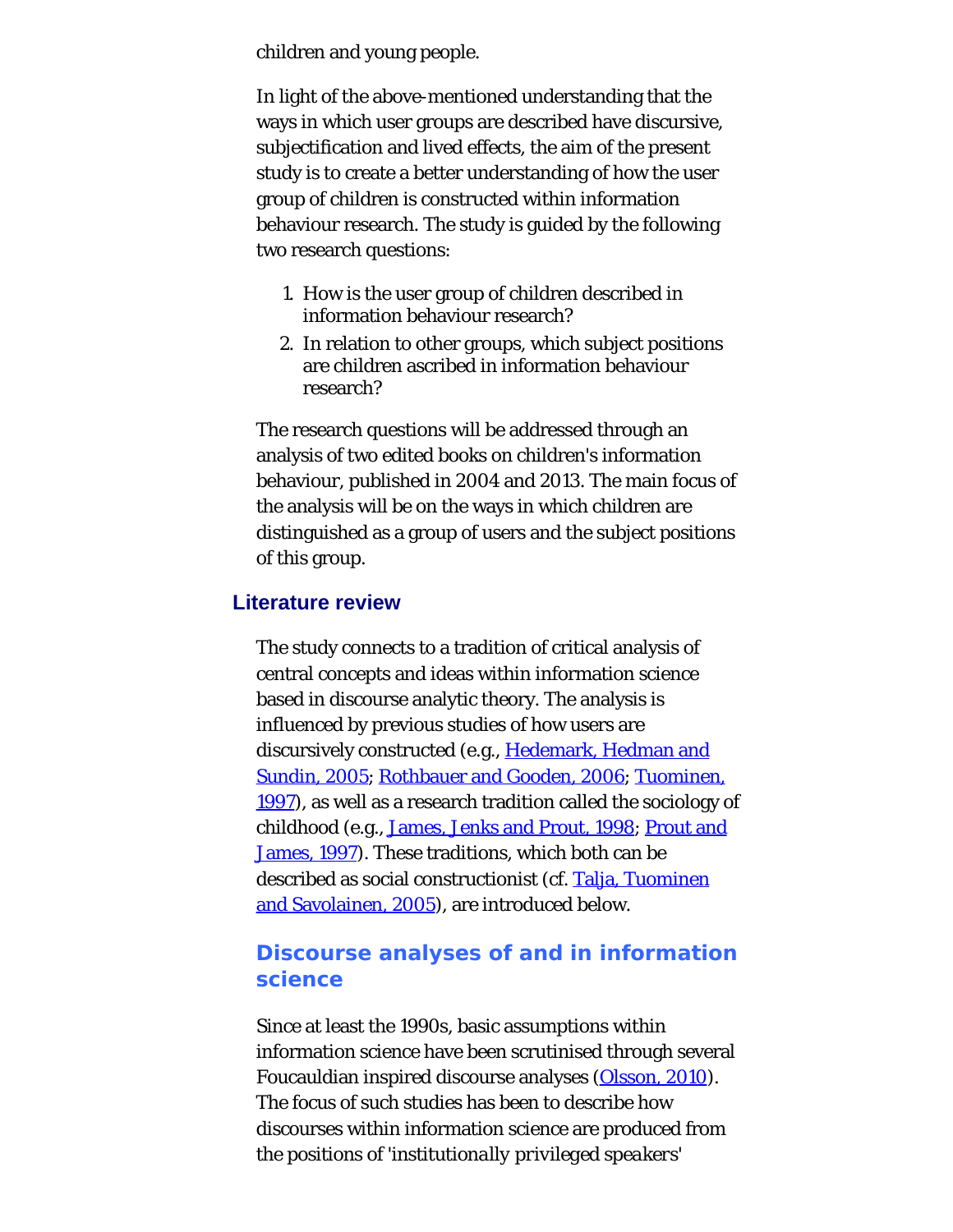([Frohmann, 1994](#page-23-0), p. 120), creating stances, viewpoints and concepts that become taken-for-granted within the discipline. Examples of such studies are Radford's [\(2003](#page-23-4)) discussion on the discursive formations of librarianship, Frohmann's [\(1992](#page-23-0)) critique of the cognitive viewpoint and Talja's [\(1997\)](#page-23-5) and Savolainen's [\(2007](#page-23-6)) analyses of the information-seeking research field.

Other examples concentrate on the discursive construction of *users*. Frohmann, in ([1994,](#page-23-0) suggested that such studies could challenge:

> *the assumption that the identities studied – children, young adults, women, scientists, engineers, chief executive officers of corporations, academics in various disciplines, graduate students, undergraduates, social scientists, and many more – are "natural", or "found" identities… (Frohmann, 1994, p. 134).*

One such study is that by Hedemark *et al.* ([2005\)](#page-23-0), which analyses statements on users in professional journals in the Swedish public library sector. Working with a type of discourse analysis developed by Laclau and Mouffe [\(1985](#page-23-0)), Hedemark *et al.* [\(2005](#page-23-0)) identify four discourses, *'a general education discourse; a pedagogical discourse; an information technology discourse';* and *'an information management discourse'*, and discuss what implications these different ways of *'speaking of users'* might have for actual public library users. A similar analysis is conducted by Rothbauer and Gooden [\(2006](#page-23-1)), in their paper on representations of children in studies published in *Journal of the American Society for Information Science and Technology* between the years 1985 and 2005. Their main conclusion is that children in information science research are described as developing and in need of *'training, education and more responsive information systems design'* ([Rothbauer and Gooden, 2006,](#page-23-1) p. 8).

A somewhat different discourse analytic approach from that of Hedemark *et al*. [\(2005](#page-23-0)) and Rothbauer and Gooden [\(2006](#page-23-1)) is taken by Tuominen [\(1997](#page-23-2)), in an analysis of the subject positions of librarians and users constructed in information behaviour studies, using Kuhlthau's wellknown book *Seeking Meaning* ([1993](#page-23-0)) as an example of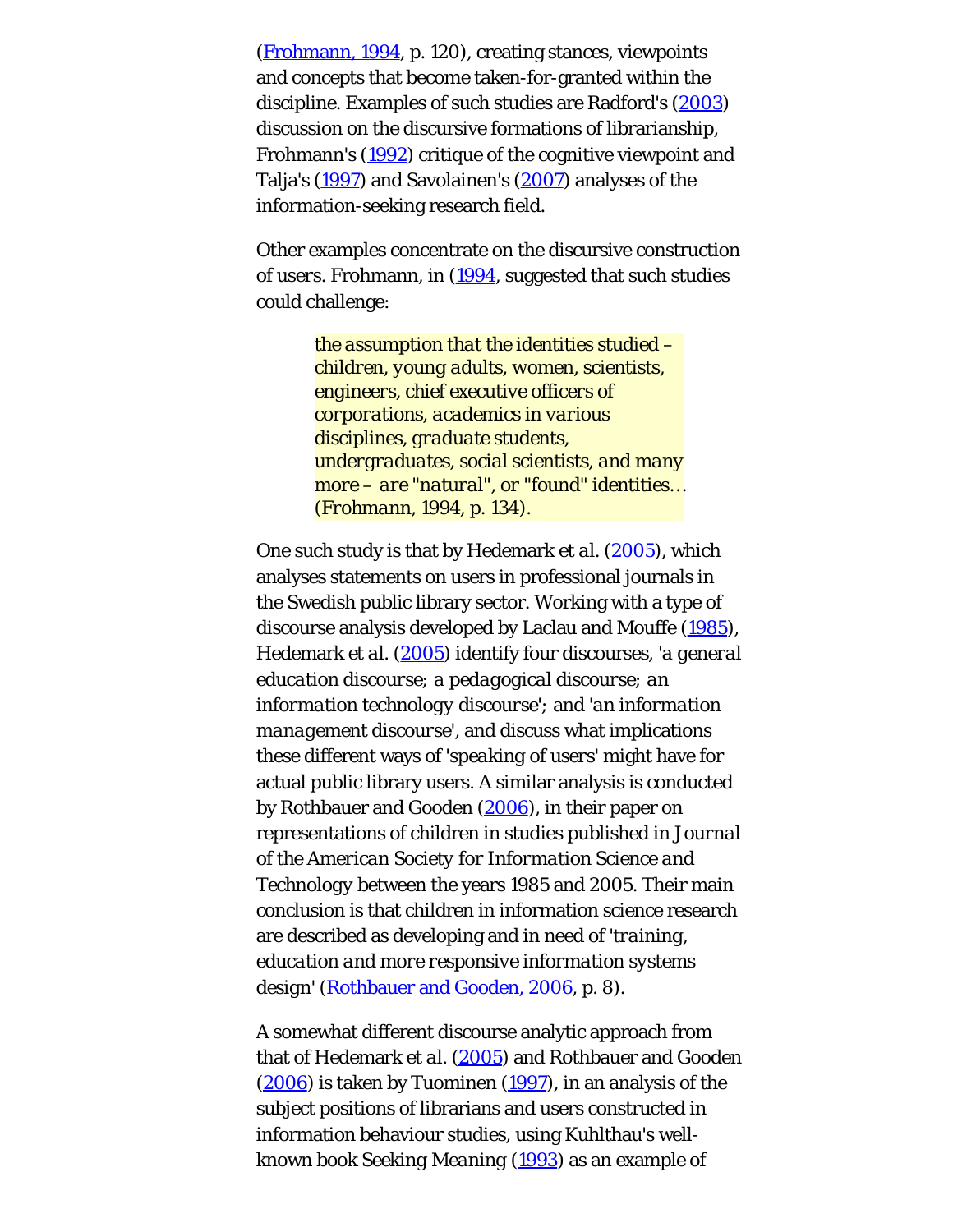*'user-centered discourse'*. Tuominen argues that, in this discourse, *'the user is in the position of a layperson, and the librarian functions as an expert who can diagnose the user's mental states and propose treatments on the basis of the diagnosis'* [\(Tuominen, 1997](#page-23-2), p. 362), creating relations similar to those between doctor and patient or, which is noteworthy in the context of the present study, that between adult and child.

Hence, these discourse analytic studies highlight power relations between users and librarians, as well as between research subjects and researchers. In the case of Rothbauer and Gooden, the possible power relations between young research participants and adult information science researchers is discussed with a basis in what they call *'social research with children'* ([Rothbauer](#page-23-1) [and Gooden, 2006](#page-23-1), p. 1). This research tradition is also known as the sociology of childhood, which will be discussed next.

# **The sociology of childhood**

The sociology of childhood is often paired with the epithet of *new*. However, as the research tradition now goes back at least a couple of decades and has been influential for the study of children in areas such as sociology, educational science and media and communication studies, the approach cannot any longer be said to be novel ([Prout,](#page-23-0) [2011;](#page-23-0) [Tisdall and Punch, 2012](#page-23-7)). Information behaviour research and information science in general, however, seems so far to be quite unaffected by this research tradition ([Lundh, 2011](#page-23-0), pp. 14-15; [Rothbauer and Gooden,](#page-23-1) [2006\)](#page-23-1).

A central notion in the sociology of childhood is that of childhood as a social construct. In an introduction to the field from its formative years, Prout and James clarify this notion by stating that *'[t]he immaturity of children is a biological fact of life but the ways in which this immaturity is understood and made meaningful is a fact of culture'* (**Prout and James, 1997**, p. 7). This means that ideas of what childhood is and should be are not seen as natural and given, but as socially, historically and geographically situated [\(James, Jenks and Prout, 1998](#page-23-0)). It also means that the idea of children as a homogenous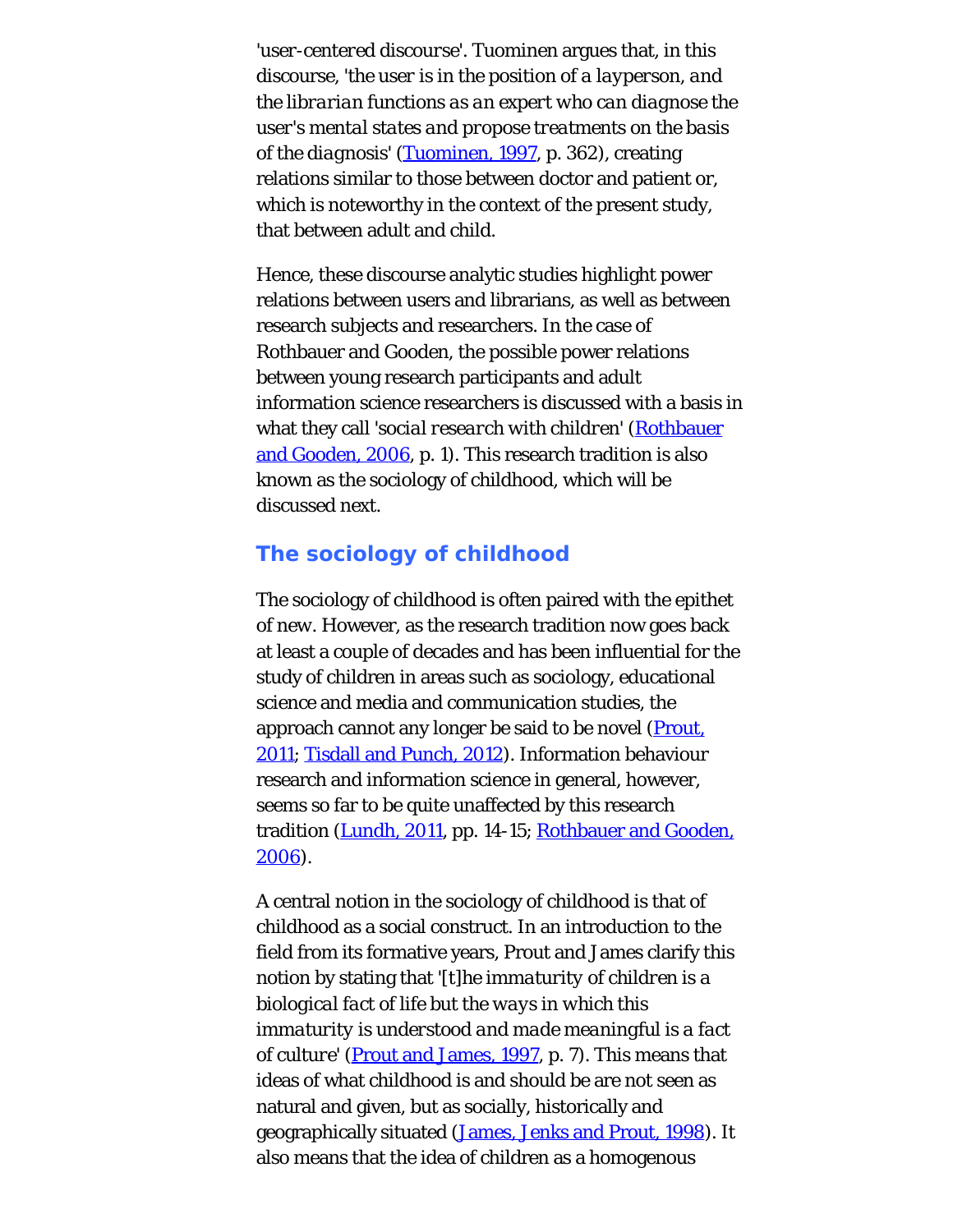group is questioned and that factors other than age, such as gender, ethnicity and class, should be taken into account when analysing childhood [\(Prout and James,](#page-23-0) [1997\)](#page-23-0).

For researchers within the tradition of the sociology of childhood, rather than trying to explain how children innately *are*, an important task is to identify different understandings of childhood in different social contexts and historical eras and the consequences of these understandings. Just as in the discourse analytic studies of the constructions of users presented above, this tradition highlights the implications of socially constructed categorisations of people, in society in general and for the relationships between research subjects and researchers in particular. This approach, of bringing taken-for-granted categories into the light of scrutiny, is the foundation for the analysis in the present study.

#### **Theoretical and methodological framework**

The rationale for this study is the assumption that the ways in which the research field of information behaviour describes and defines the user group of children have actual, practical consequences for this user group, as well as for researchers, professionals and institutions working with children and their information behaviour. In order to create a better understanding of how the user group of children is constructed within this field of research, the discourse analytic concept of subject positions guides the analysis of two edited books on children's information behaviour.

#### **Subject positions**

In his paper from [1997](#page-23-2) mentioned above, Tuominen argues that there is a *'user-centered discourse'* within information science and that this discourse creates different subject positions for users and librarians. In a similar vein, a basic assumption in the present study is that a children-focused discourse has been formed within information behaviour research during the past decades, producing certain subject positions (cf. [Hall, 2001](#page-23-0), p. 80; [Lindsköld, 2013,](#page-23-0) pp. 59/276) for children in relation to other groups, such as adults in general and different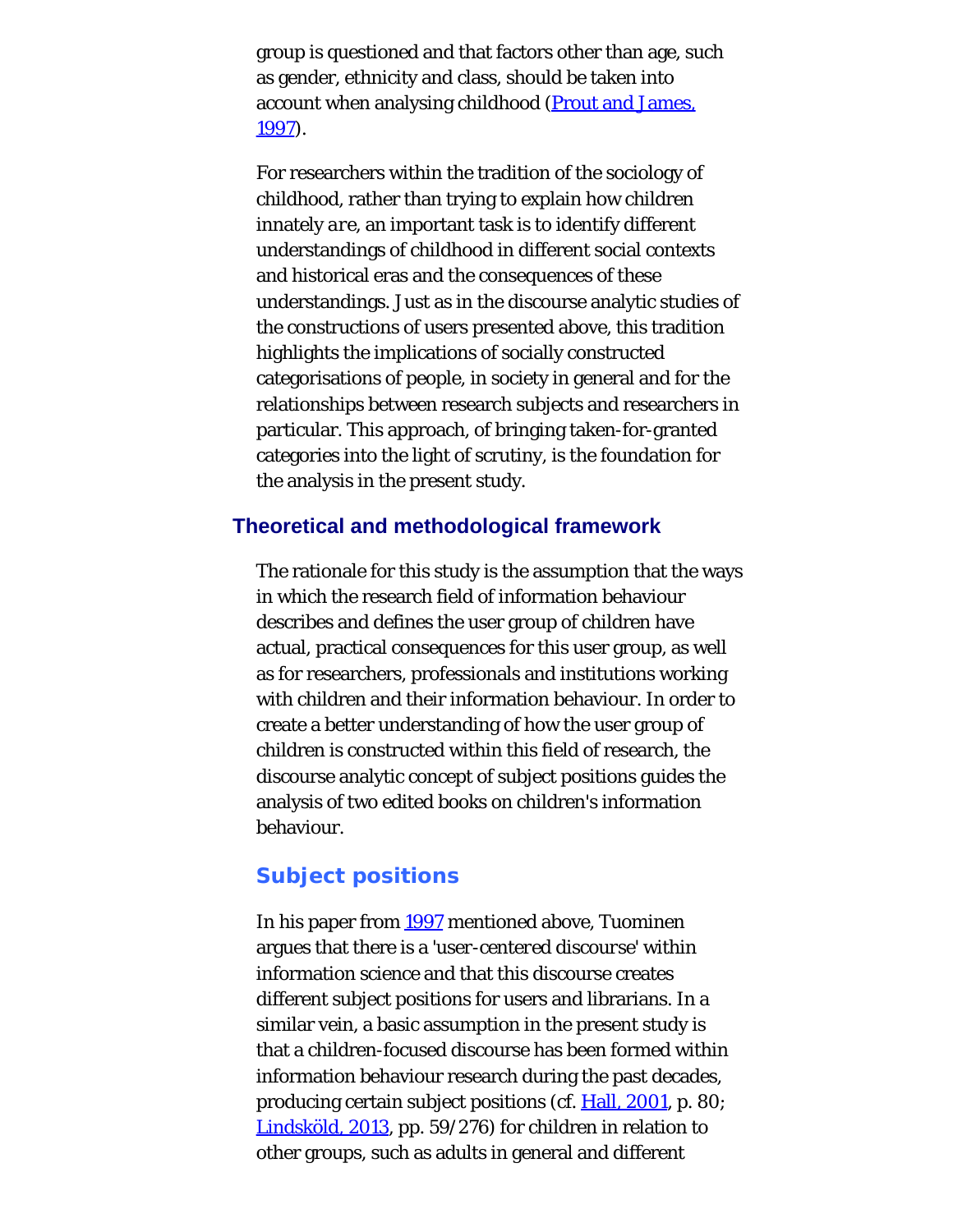professional groups, including information science researchers.

Hence, the analysis conducted is not an analysis of the perspectives of individual authors, but rather of what, how and from which subject positions something is expressed within a discourse (cf. [Foucault, 1972](#page-23-0), p. 222; [Hedemark,](#page-23-0) [2009,](#page-23-0) pp. 36/169; [Lindsköld, 2013](#page-23-0), pp. 61/276). The texts analysed are thus seen as examples of a discourse on children in information behaviour research.

Hedemark [\(2009](#page-23-0), pp. 36/169, see also [Lindsköld, 2013](#page-23-0), pp. 62) highlights that in analysed texts, there are different types of subject positions, depending on whether they are the positions of *those who speak or those who are being spoken about*. In Tuominen's ([1997\)](#page-23-2) analysis, both users and librarians are spoken about in the text analysed. In the analysis of the present study, children and some groups of adults are spoken about, whereas the subject position of the information scientist is often that of those who speak.

# **Material analysed and analytical approach**

Two edited books have been chosen for analysis, as illustrative examples of children-focused discourse in information behaviour research. The first, published in 2004, is *Youth information-seeking behavior: theories, models, and issues* [\(Chelton and Cool, 2004](#page-23-0)); the second, published nine years later, is *The information behavior of a new generation: children and teens in the 21st century* ([Beheshti and Large, 2013](#page-23-0)). A list of the twenty-seven chapters analysed is found in [Appendix 1](#page-24-0).

The reason for choosing these two edited books for analysis is that they constitute significant attempts to establish a new research area through compiling chapters that all are about various aspects of children's information behaviour, and through introductions and final chapters that summarise the area and suggests ways forward. As such, both books are cohesive and comprehensive resources to turn to for those who are new to the field. This attempt at establishing a field is especially explicit in the 2004 book, in which several chapters previously published as single journal papers are included. This also means that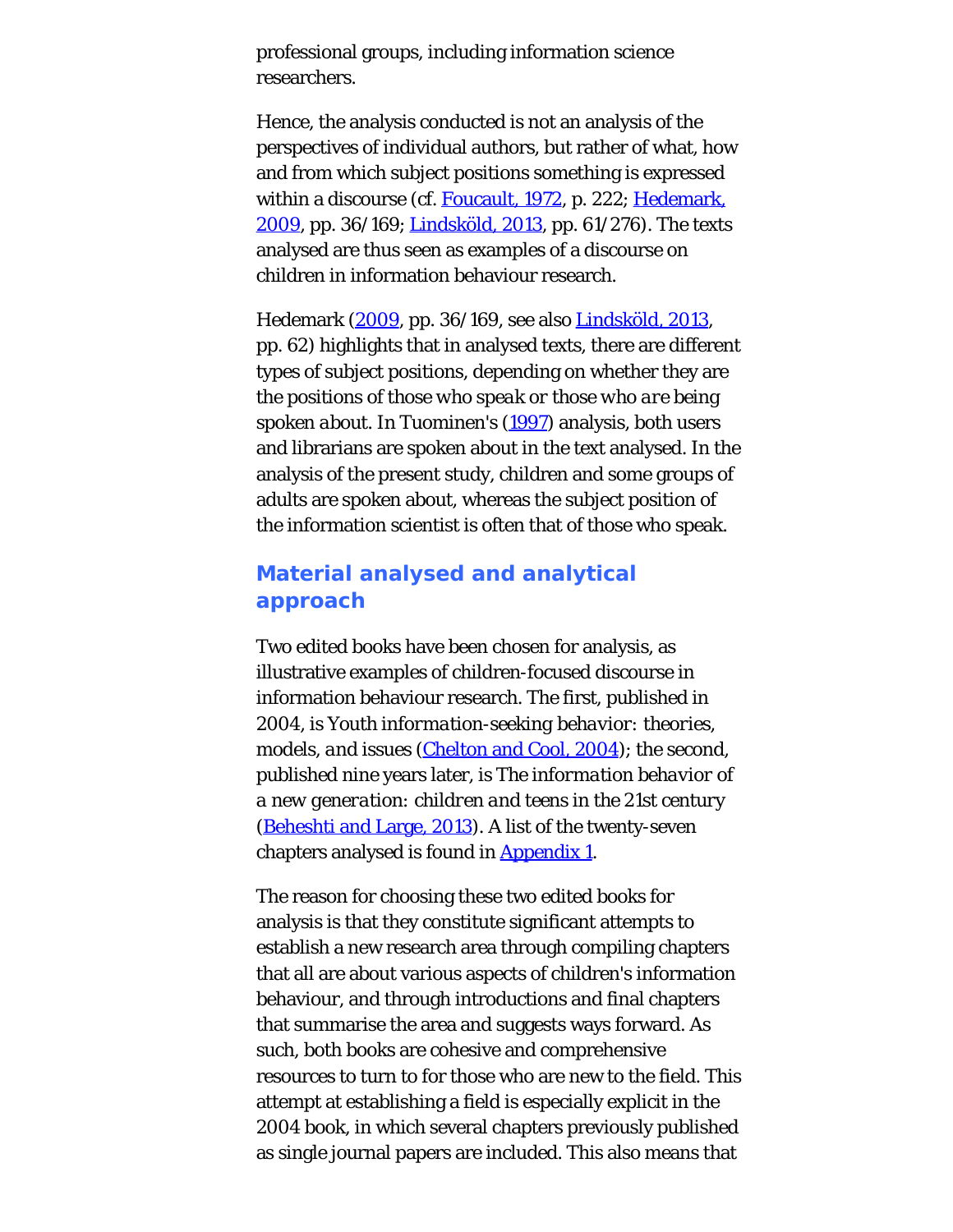the book chapters span a considerable period of time (1996-2013, with references to studies conducted earlier). It is important to highlight that the two books, implicitly in the first and explicitly in the second, mainly cover North American contexts. Hence, the discourse analysed, as is the case with any discourse, is tied to a specific time and place. It should be noted that one edited book [\(Beheshti](#page-23-0) [and Bilal, 2014\)](#page-23-0), which could have been the object of analysis, was excluded on the basis that a chapter proposal, presenting similar ideas as the present study, was submitted to and accepted for this book, but subsequently withdrawn by the author because of time constraints.

In the analysis, each of the twenty-seven chapters was carefully analysed with a focus on statements about children and subject positions created. A model and a set of questions guiding the close reading of the chapters were developed, based on the two research questions (see Table 1). The results of the analysis are presented in the next section.

| 1. Statements about children                                                                 |  |  |
|----------------------------------------------------------------------------------------------|--|--|
| Questions asked:                                                                             |  |  |
| How are children described? Which nouns are<br>used?                                         |  |  |
| What distinctive features are children<br>ascribed? What are children described as<br>doing? |  |  |
| 2. Subject positions                                                                         |  |  |
| Questions asked:                                                                             |  |  |
| How are children described in relation to<br>other groups?                                   |  |  |



#### **Analysis**

The analysis procedure was guided by the two research questions and the following presentation is structured accordingly. Statements about children in the analysed texts are presented, concentrating on the terms used to describe the user group and descriptions of the distinctive features ascribed to this group (see Table 1). These terms and distinctive features are then linked to the positions of the user group in relation to other groups in the analysed texts. The analysed chapters are referenced using the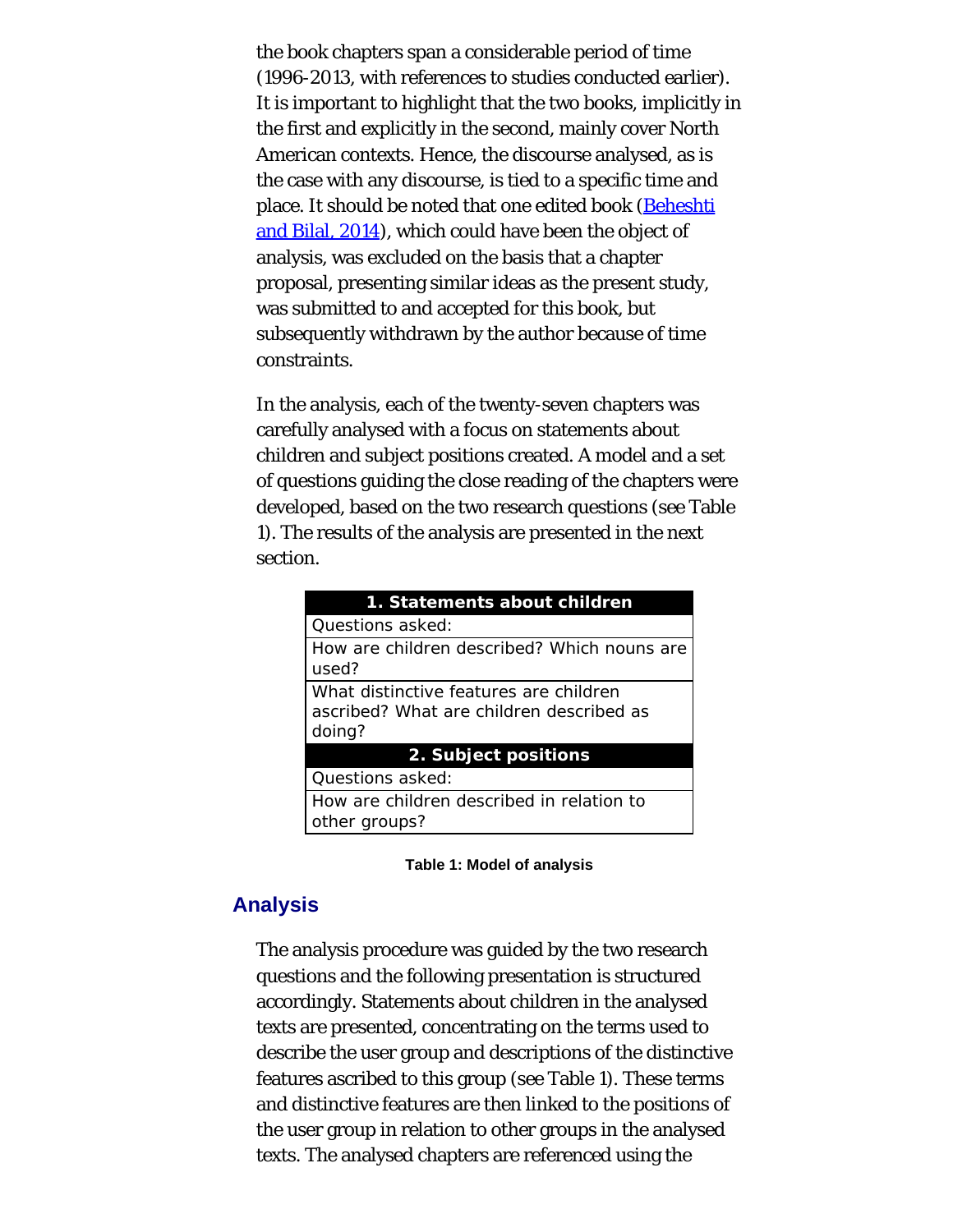numbers assigned in [Appendix 1](#page-24-0).

#### **Statements**

## **Terms used**

The titles of the books indicate that they are about the information (seeking) behaviour of *'youth', 'a new generation', 'children'* and *'teens'*. However, in both books a large number of terms are used to describe the group of people in focus. It is also acknowledged in the introduction of each book that the terminology is not self-evident (1, p. vii; 16, p. vi). The analysis of the books below does, however, indicate a number of recurring ways of describing the group. A categorisation of terms into 16 groups is presented in the list below, with some examples of each.

- 1. **General terms**; e.g., *children*; *kids*
- 2. **Age- and development-based terms**; e.g., *12- to 17-year olds*; *adolescents*; *young people*
- 3. **Education- and learning-related terms**; e.g., *learners*, *students*, *preschool children*
- 4. **Terms for study participants**; e.g., *Bastian, a typical 14-year-old*; *participants*; *respondents*
- 5. **Terms for types of users**; e.g., *novice users*; *users*; *young users*
- 6. **Information-seeking related terms**; e.g., *novice searcher*; *school-aged information users*; *young information seekers*
- 7. **Technology-related terms**; e.g., *digital age youth*; *online teens*; *participants (in online communities)*
- 8. **Generational terms**; e.g., *digital natives*; *the new generation*; *post-Web school generation*
- 9. **Design team-related terms**; e.g., *design partner*; *student members of the design team*; *young colleagues*
- 10. **Ability-related terms**; e.g., *learning impaired and normal students*; *young people with intellectual disabilities*; *non-verbal children*
- 11. **LGBT-related terms**; e.g., *"queer" youth*; *young "queer" individuals*; *gay and lesbian youth*
- 12. **Demographic terms (other than age)**; e.g., *adolescent girls*; *boys*; *urban teens*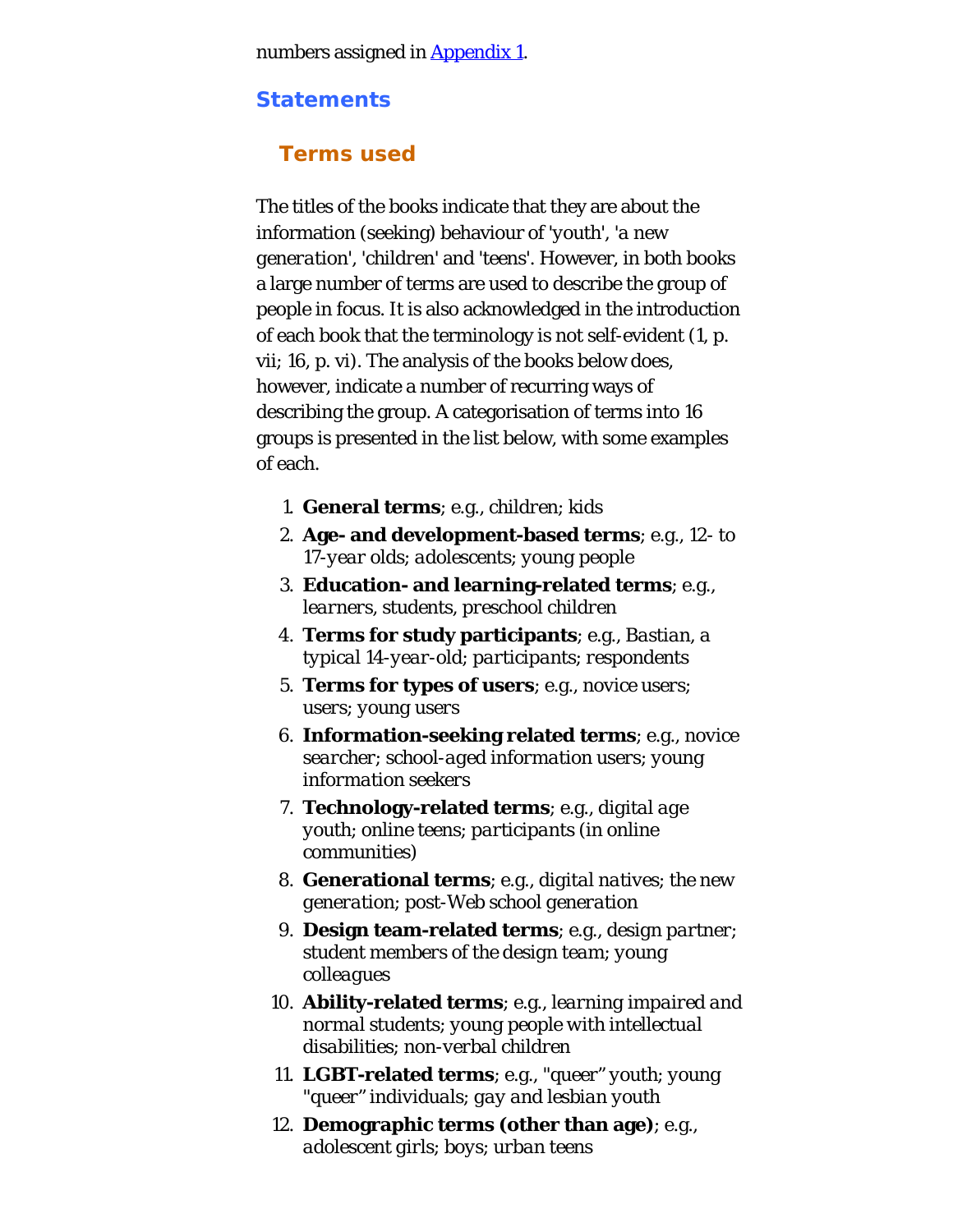- 13. **Non-children-specific terms**; e.g., *individuals*; *novices*; *person*
- 14. **Group-related terms**; e.g., *friends*; *the norm group*; *peers*
- 15. **Names of individuals (other than as study participants)**; e.g., *Eric*; *a young adult named David Abitbol*
- 16. **Other terms**; e.g., *expert children*; *drug users*; *victim*

The first category of terms includes inflections of *child* and *kid*, the former widely used in both books. These are general terms, highlighting that this group is seen as both having something in common and being different from other groups. The second category, which includes a variety of terms, points toward age as something that distinguishes this group from others, but also to the idea that the group goes through stages of development, such as adolescence. The prevalence of terms relating to educational institutions and learning in general (category 3) highlights the role of this group of people as students at different levels in an educational system.

Categories 4-9 all relate to specific interests within the research field. Given that the analysed books are about research on a user group and its information behaviour, the use of terms such as *participants* or *respondents* (category 4) and various formulations including *users* (category 5) and *information seekers* (category 6) is perhaps not very surprising. Category 7 terms all relate to the use of modern and digital technologies, where young people are described as, for example, *online teens* and *digital age youth*. This category is also connected to category 8 which describes children and young people as belonging to a *new generation* which in many cases is described in relation to digital media and the Web. These terms are more common in the later book. It should, however, be noted that different authors use terms such as *digital natives* from various perspectives, some being reluctant towards and critical of the use of the term (e.g., [22,](#page-27-0) pp. 137-138), whereas others use it unproblematically to describe typical features of young people in the beginning of the 21th century (e.g.,  $23$ , pp. 143-144, 148, see also  $16$ , p. vi). One category, number 9, is only found in the book from 2013 and relates to a specific research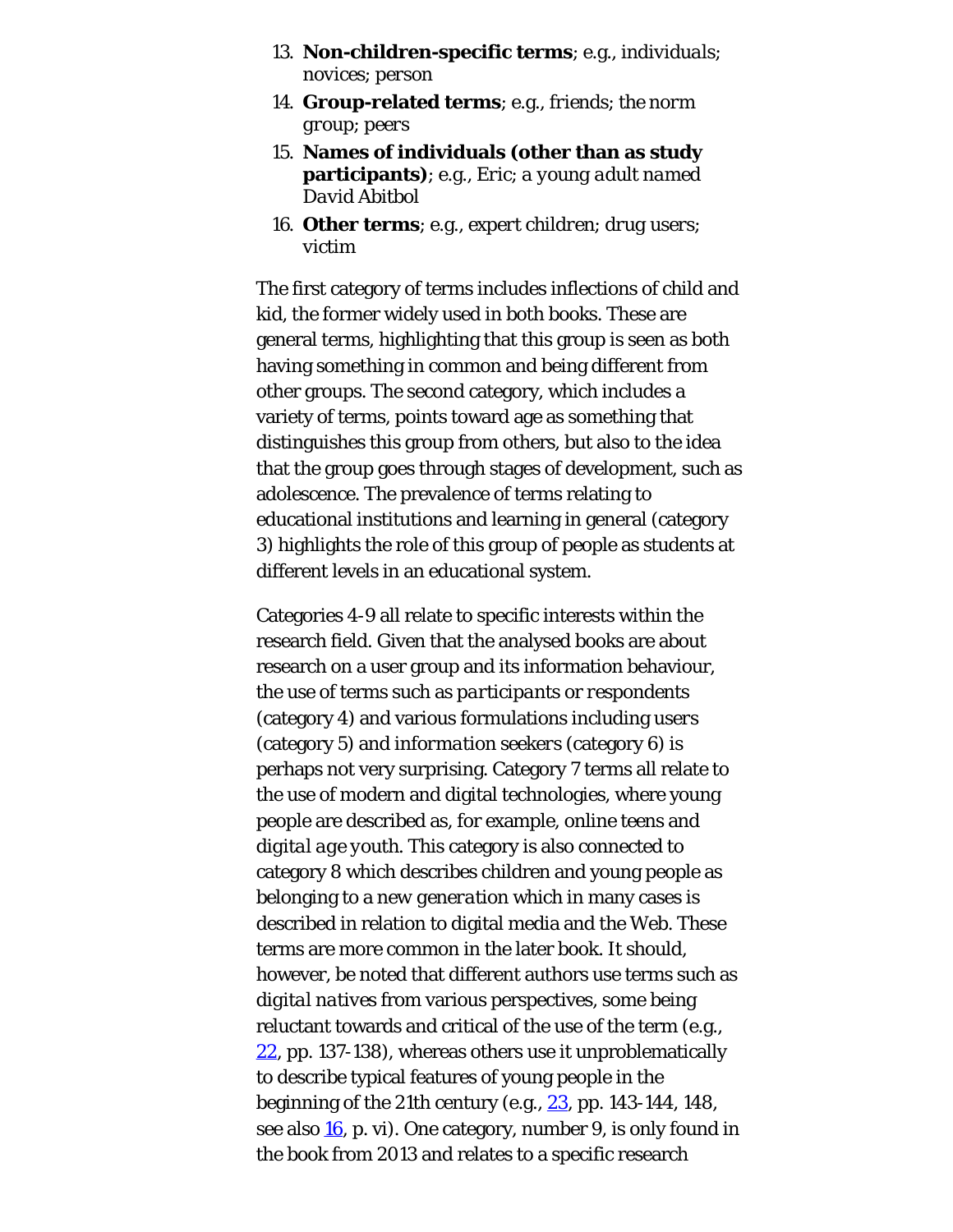approach, namely that of participatory design processes  $(21, pp. 96-97; 26, pp. 221-222, 230).$  $(21, pp. 96-97; 26, pp. 221-222, 230).$  $(21, pp. 96-97; 26, pp. 221-222, 230).$  $(21, pp. 96-97; 26, pp. 221-222, 230).$  $(21, pp. 96-97; 26, pp. 221-222, 230).$ 

Three categories, 10-12, all relate to differences within the group based on sexuality or gender identity, (dis)ability and demographics other than age. It is interesting to note that categories 10 and 11, which both include a small number of terms, are about that which is described as unusual and thereby highlight what can be perceived as the norm (e.g., heterosexual, cissexual, able-bodied, ableminded). The demographic differences included in category 12 are gender, socio-economic status and, in a few cases, nationality and ethnicity.

The terms in category 13 are all understood as denoting children only because of the contexts in which they are used, as for example, *individuals*, *novices* and *person*, which are not child-specific terms. This is also the case for many of the group-related terms of category 14, which include, for example, *friends* and *peers,*. The two last categories (categories 15-16) are related to particular chapters in which the terminology used is quite specific. For example, one chapter  $(25)$  $(25)$ , refers to legal cases where individual names and terms such as *victim* are used.

Many of the terms used in the books implicate actions and activities which the user group is described as being involved in, such as: going through developmental stages; attending school; seeking information; using technologies; being part of court cases; and participating in research studies. These and many other actions and activities are described in the books. What is interesting is that many of these activities are described as typical for the user group; hence, the focus lies on how children typically *are* and how they do things in child-characteristic ways. Discerning a group of people in this way suggests that members of this group have something in common that distinguishes them from other groups. In the analysed texts, this discursive segregation of the group of children is both implied and explicit.

## **Distinctive features**

One example of the idea of children as a particular group of people that differs from other groups is found in a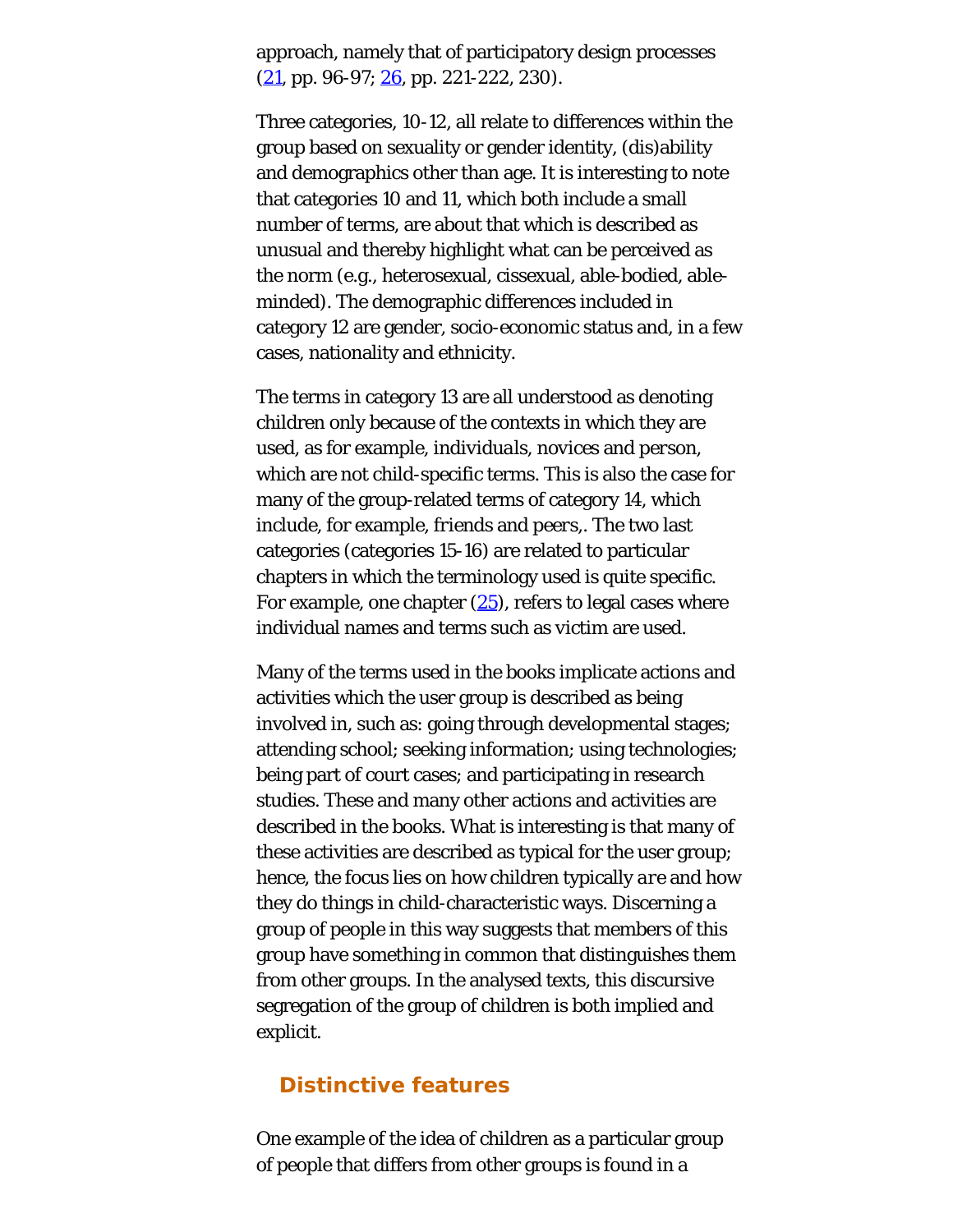chapter presenting research on children's cognitive development and its usefulness for the field of information behaviour [\(18](#page-27-0)). Characteristic for research on cognitive development is a focus on *'age differences'*, *'age comparisons'* and *'age trends'* [\(18](#page-27-0), p. 23) which is claimed to be little researched within information behaviour research and therefore encouraged ([18](#page-27-0), pp. 40-41). Three groups discerned throughout the chapter are *'children, adolescents, and adults'* ([18](#page-27-0), pp. 28, 39, 40, see also 36, 38). It is acknowledged that classical theories within the field, which state that levels of understanding are *'qualitatively distinct'* in different age groups, have been nuanced [\(18](#page-27-0), p. 30). Nevertheless, an overriding interest in predicting differences depending on age and levels of expertise remains.

Classical theories of cognitive development are referred to in some of the other analysed chapters. One example is number 8, which opens with the following statement:

> *Literature tells us that children think differently than adults. Professionals who work with children concur with this information. It should follow, then, that the information interests and needs of children are different than those of adults. This, too, has been addressed in research. [\(8](#page-27-0), p. 181)*

This chapter presents classical developmental psychology as its theoretical foundation and concludes that *'children at different developmental levels'* in the empirical research reported *'did have unique information interests'* ([8,](#page-27-0) p. 205). That the group *children* have distinctive features that affect their information behaviour is thus very clear in this example.

All statements are not as articulated in terms of theoretical foundations, but do still highlight distinctive features of the user group. One example of a description of what is typical of children is the following:

> *digital natives do not distinguish greatly between their physical and virtual realities. They are growing up in a world submerged in technologies – a world where they are comfortable and at ease. ([25,](#page-27-0) p. 203)*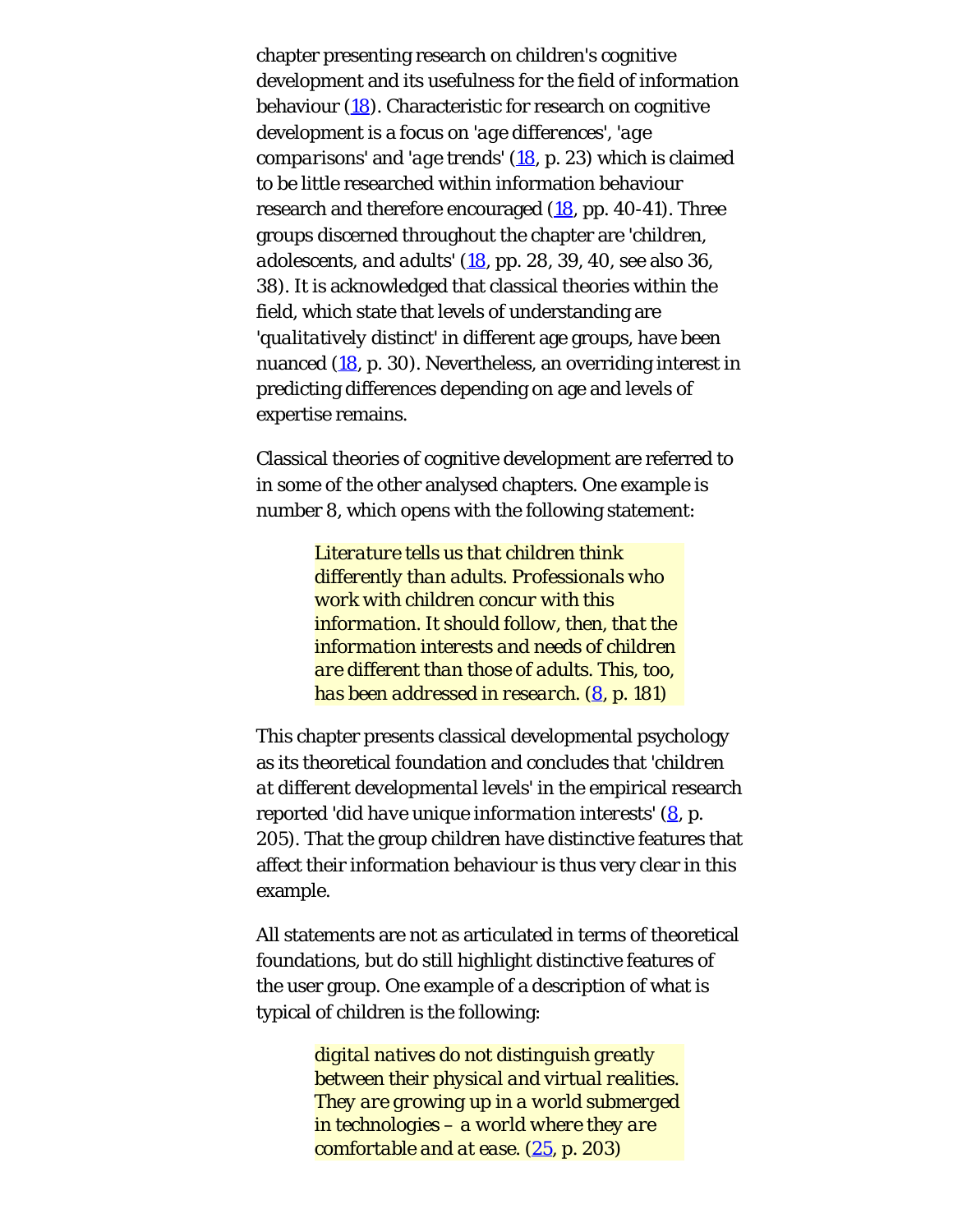An interesting aspect of this quote is the relationship between children and new digital technology. Both books discuss the impact changing technologies have on children's information behaviour. In the quote above, children at the beginning of the 21st century are described as *'at ease'* with modern technologies. Another view, which also builds on statements on the distinctive features of children, can be found, for example, in a description of a study on children's information searching using manual card catalogues and online catalogues (OPACs), where younger children are described as not being mature enough for one type of digital technology:

> *Fourth graders are believed to be "developmentally unready" for the type of searching involved in manipulation of the OPAC. [\(2](#page-27-0), p. 12)*

However, both approaches to children and technologies – where children are seen as either competent, or immature – build on descriptions of children as being a certain kind of user group. The relationship between this group and new technologies will be further discussed in terms of subject positions in the next section.

There are ample examples of statements regarding the distinctive features of the user group of children in both books. It would, however, be an oversimplification to claim that the user group is described as completely homogeneous in the analysed texts. As observed in the list above, some of the categories of terms used for children imply that there are differences within the group, for example in terms of gender and socio-economic status. There are also examples of studies reporting on different search-styles within the group of children (e.g., [10](#page-27-0)). On the penultimate page of the 2004 book, in a discussion of future directions for the research field, it is acknowledged that:

> *The category of "child" or "youth" is a social construction. What are the boundaries of "youth"? We have discussed developmental stages, but there are legal and regulatory issues involved here as well. ([15](#page-27-0), p. 389)*

This quotation could indicate a movement towards a quite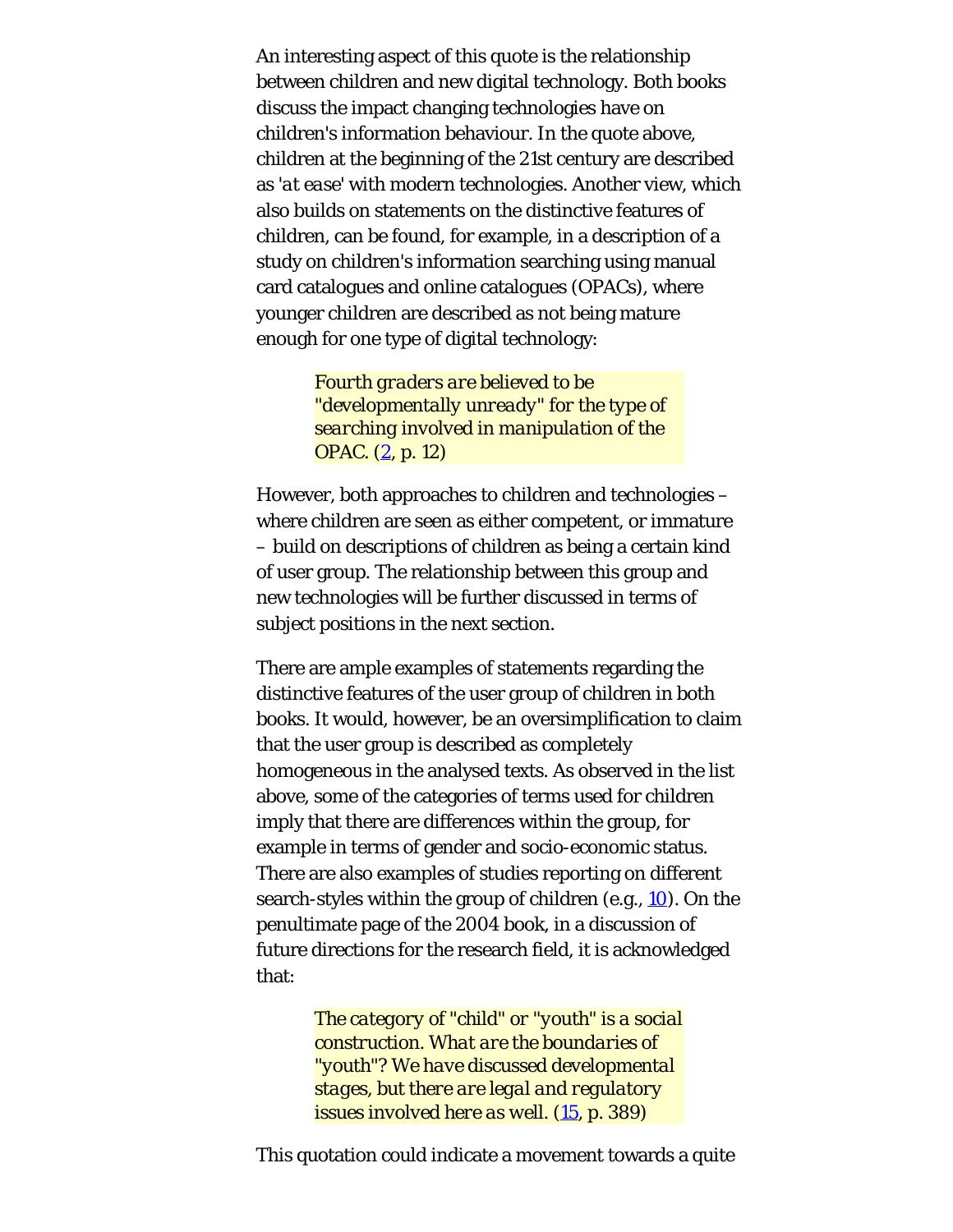different understanding than that of children as a group mainly characterised by particular ages and stages. At least, it is an acknowledgement that the perspective adopted in the book is only one of many. It should be noted, though, that this example stands out as being unusual in both of the analysed books. The sociology of childhood is mentioned once in the 2013 book [\(21](#page-27-0), p. 98), when a previous study on children's use of digital media is outlined. This perspective does not, however, permeate the discourse on children's information behaviour in the analysed literature.

# **Subject positions**

The analysis thus far suggests that children are portrayed as a distinct group characterised by particular features, in both books. This is further emphasised by statements in which children are described as different from other groups. There are many examples of children being described as dissimilar to adults in the texts, such as the following:

> *Rowlands and his partners (2008) conclude that adults and youth behave similarly when seeking information; that "we are all the Google generation" (308)... However, as many researchers have indicated, there are differences between adults and children, even though both groups may use similar tools in their information behavior. [\(27](#page-27-1), p. 237)*

In this quote, some similarities between the groups are actually acknowledged; but the argument still results in a perpetuation of the notion of adults and children as different. Another particularly clear example of a statement where the differences are emphasised is the following:

> *Children are information seekers with needs and development characteristics that vary from those of adults. Cognitive developmental ability, memory and recall levels, emotional, social, and physical developments are factors that influence children's interaction with various information-retrieval systems, including*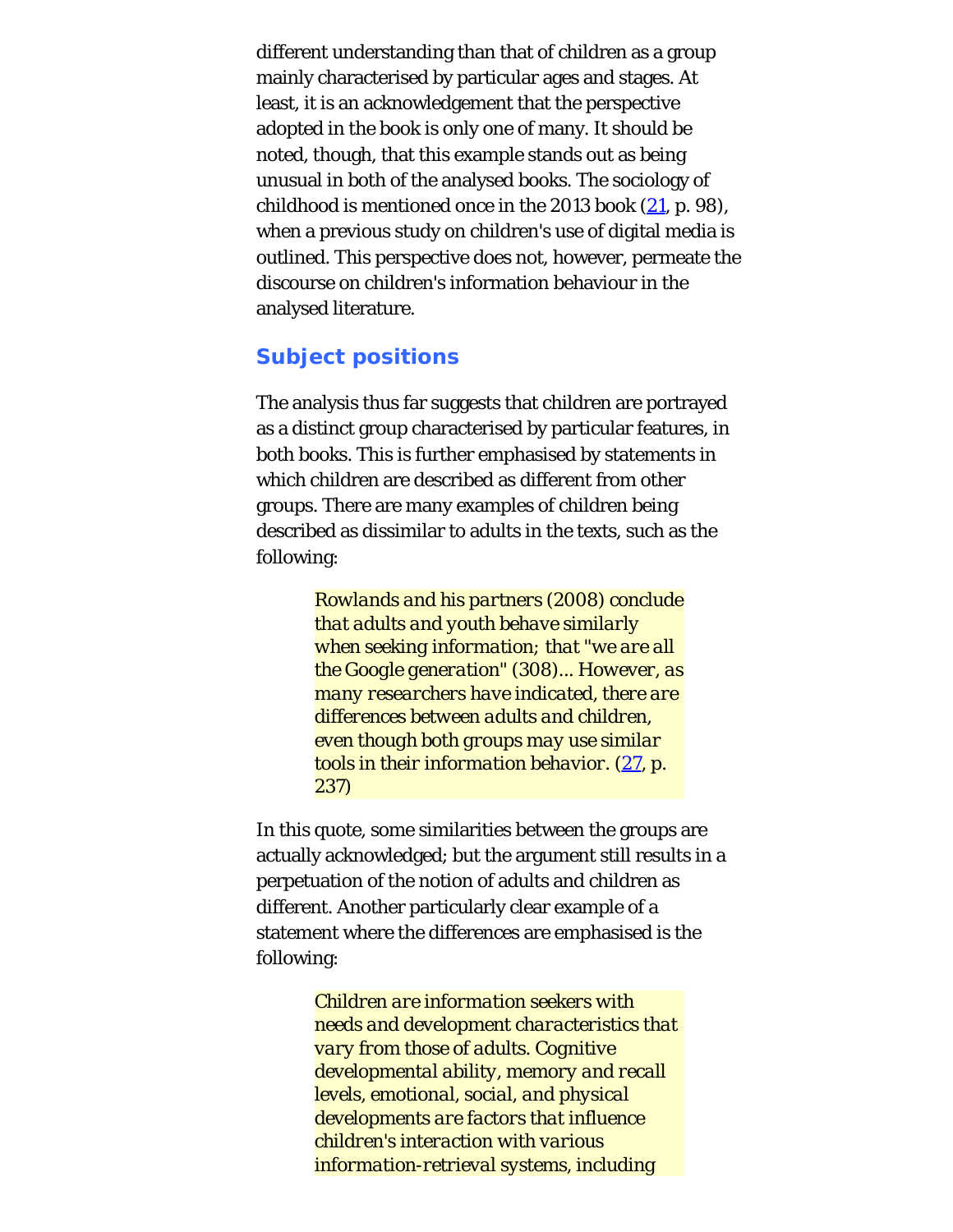*the Web. Children are not "small adults" but an entirely different user population with their own culture, norms, complexities, curiosities, interests, abilities, and information needs. Therefore, researchers need to develop a good understanding of and sensitivity toward the needs of these young users when they involve them in research projects. [\(11](#page-27-0), p. 285)*

In this statement, children are described as an *'entirely'* separate group of users from that of adults. The statement resembles that of the approach of *'the tribal child'* [\(James,](#page-23-0) [Jenks and Prout, 1998,](#page-23-0) pp. 28-30), in which children are seen as belonging to social worlds of their own. However, what this approach conceals are similarities between children and adults, as well as differences within the group of children. A consequence of this approach is how the need for a particular *'understanding'* and *'sensitivity'* from researchers towards the group of children also means that the perceived differences between the groups are in fact maintained. This is also the consequence of statements such as *'adults and youth are partners in the digital world'* ([21](#page-27-0), p. 94).

Thus, it appears as though children and adults are ascribed different subject positions in the analysed statements. The relationships between the groups are, however, described in different terms, depending on the roles of the adults, for example as parents, teachers, librarians or researchers. When parents are mentioned, the relationship is rarely problematised: parents have the position of those parenting (e.g.,  $26$ , p. 215) and children are described as belonging to or being members of families (e.g.,  $23$ , p. 146).

In relation to educators and librarians, children are often described as those being taught, for example in terms of information literacy:

> *The research highlights the need to teach basic information literacy skills at an early age so that bad habits never form; furthermore, the students can build upon these basic skills over the course of their K-12 education so that they become second*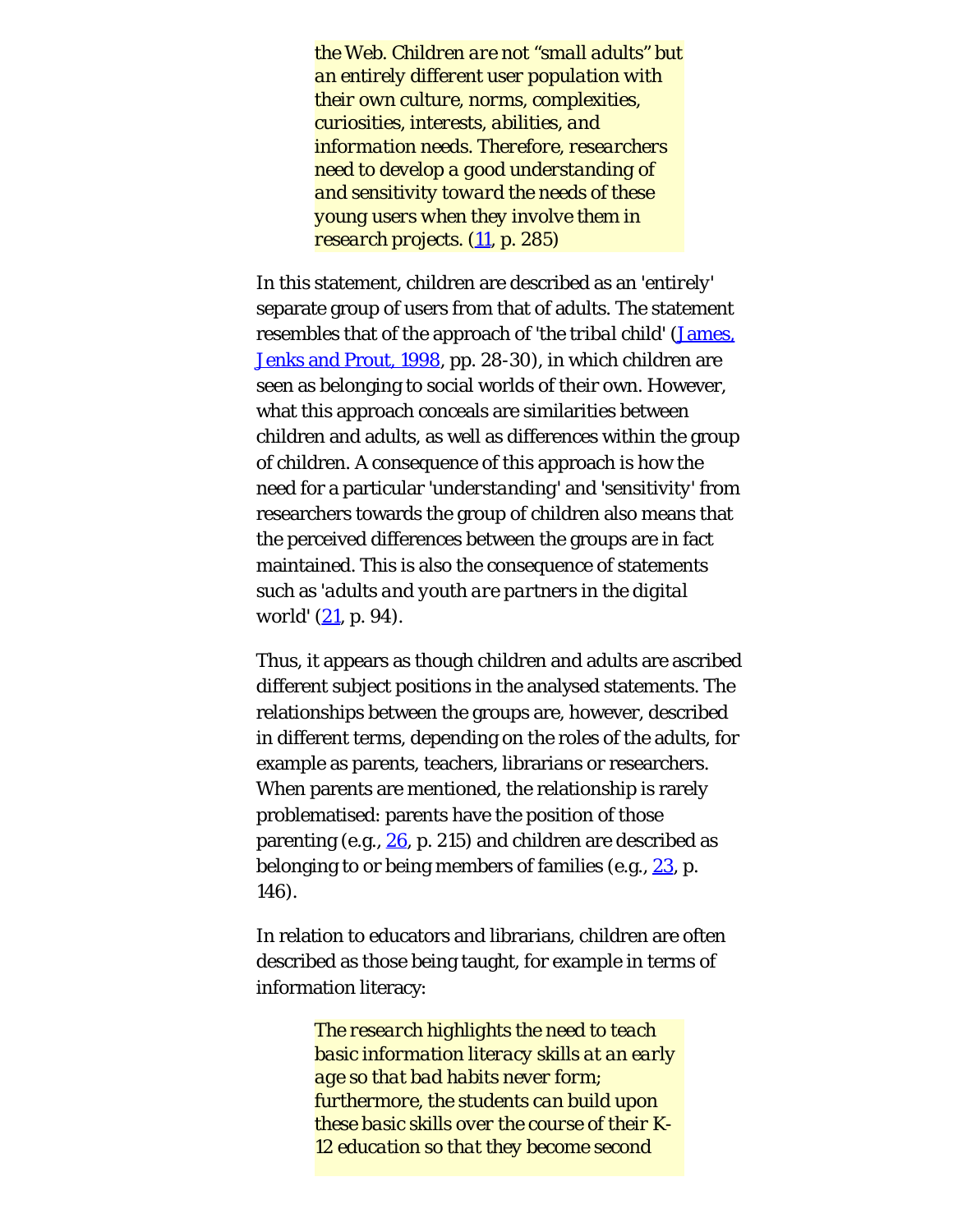#### *nature. ([19](#page-27-0), p. 54)*

In the above statement, emphasis is put on children and youth in the roles of being students and the need for them to develop in a desired direction. Elsewhere, the group is also described as being in need of help from educators and librarians to become better information seekers:

> *The novice searcher's need for some form of mediated assistance in analyzing research questions and in constructing effective search statements is evident. As information specialists and curriculum consultants in a school setting, library media specialists must be able to analyze the problems that students encounter in their information searches and devise methods to increase students' proficiency in information retrieval. [\(6](#page-27-0), p. 125)*

The role of analysing – or diagnosing (cf. [Tuominen, 1997](#page-23-2)) – children's problems and helping them on their learning trajectories highlights educators' and librarians' positions as experts and children as students and learners. There are few exceptions to these described subject positions of teachers/librarians and children in the two books. Another group which holds the position of the expert helper is the group of system designers:

> *System designers, librarians, and teachers can all provide assistance to children as they embark on research in unfamiliar areas and can contribute to the design of information-retrieval systems that will support children's information needs and educational pursuits in an information society. [\(10](#page-27-0), p. 267)*

The role of the system designer is to design systems that suit children's specific needs (cf. [Rothbauer and Gooden,](#page-23-1) [2006,](#page-23-1) p. 5). Sometimes, the system designer also has the role of the information science researcher for whom children are research subjects. In some chapters in the later book with a specific focus on information systems design, the positions of children in design teams are described as that of a partner and even an expert. An example is the following description of a type of design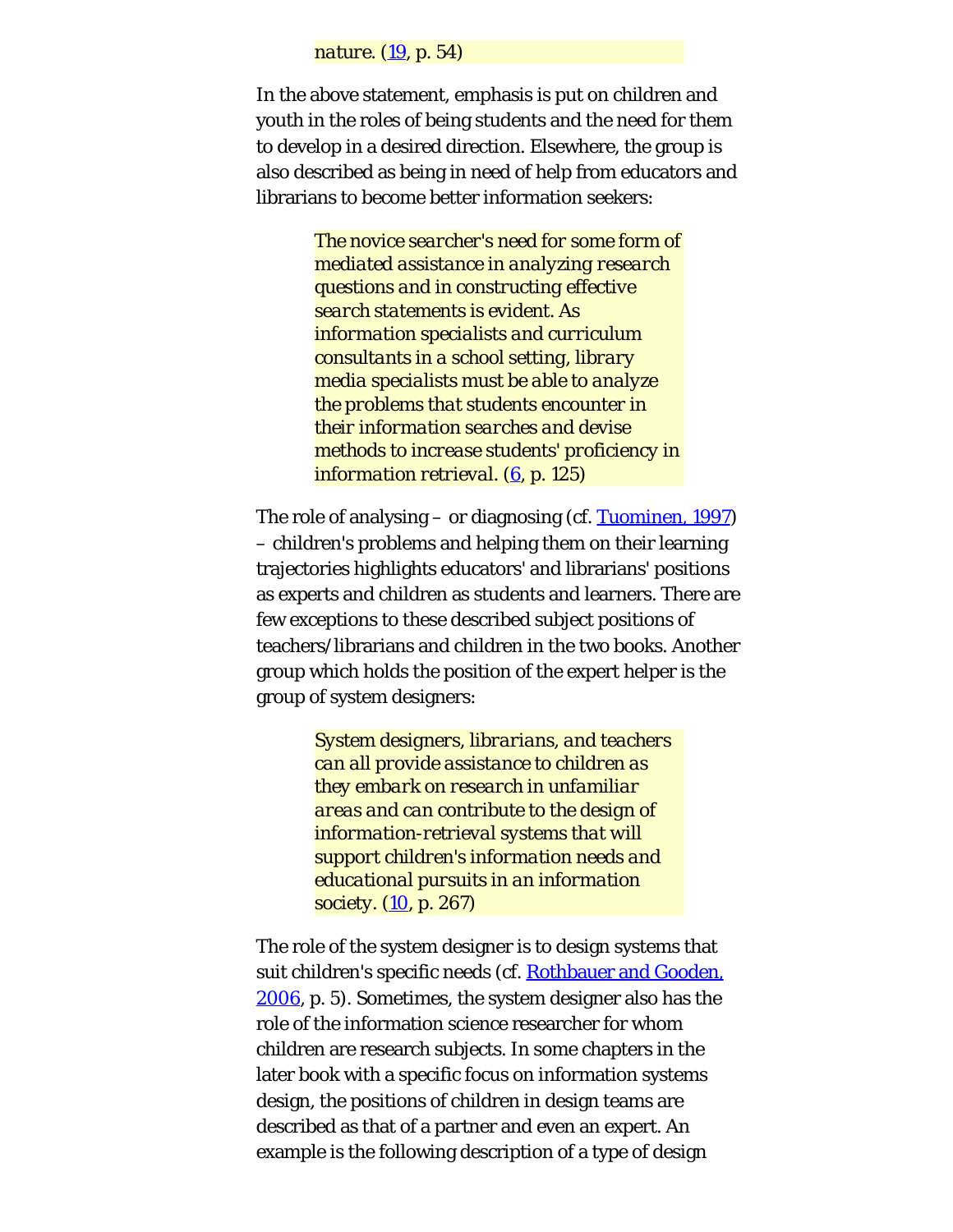methodology:

*The new methodology was called Bonded Design, because of a natural bond between adults as design experts and children as experts on being children. (26, pp. 220-221)*

What this statement suggests, as in the quote above on adults and youth as partners  $(21, p. 94)$  $(21, p. 94)$ , is that adults and children can be members of the same team and children can even be experts, at least *'on being children'*. However, they are still described as two distinct entities requiring a *'bond'*. So adults and children may be partners, but the latter are still in need of specialised information system solutions and help from the former.

Children's position as the recipients of and partners in information system design also touches upon or coincides with the position of the research subject. As the analysed books present and synthesise original studies and previous research on various aspects of children's information behaviour, this subject position could be expected. It does, however, reinforce the division into an *us* as adults and a *them* as children. This is not least the case when the position of the reader is included in the same *we* as the author position, as for example in the title *'Youth and online social networking: what do we know so far?'* ([22](#page-27-0), p. 117).

In the previous section, one relationship that was touched upon was that between children and (new) technologies, which is a concern in both books. Technologies are ascribed important roles in the lives of children. In some cases children are described as a group with stable characteristics, while technologies are changing:

> *Whether or not we see young people as Digital Natives […] they are still young people who are grappling with the developmental issues encountered by all youth as they grow to be adults in our modern technologically dependent society. They encounter the same issues that young people have always dealt with, but now they have more sources and channels of information in which to find help with their everyday life information needs. [\(20](#page-27-0), p. 86)*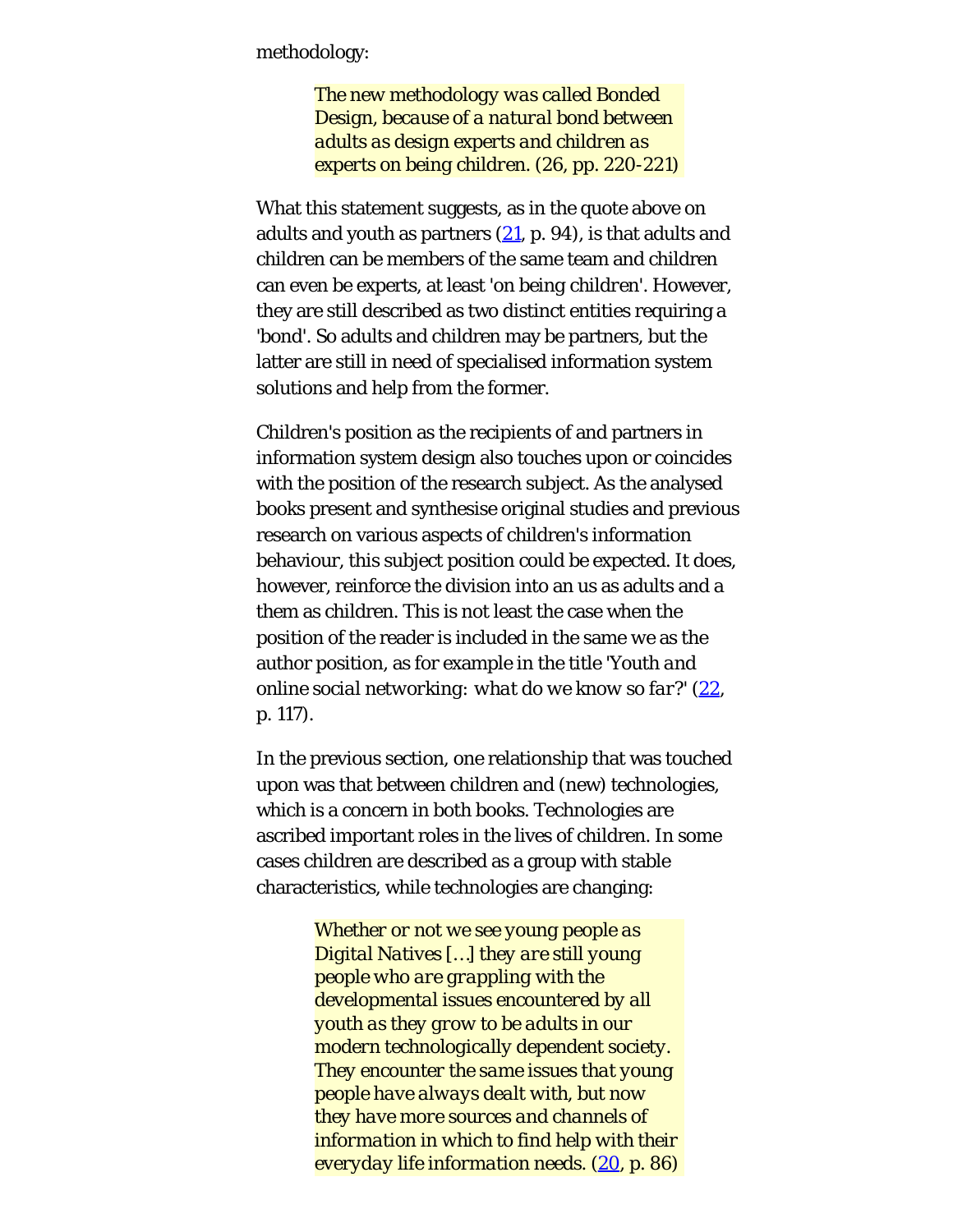This is sometimes described as a problem for educational institutions, as children might be experts on the technologies, but lacking other types of expertise which are said to be important for successful information behaviour (e.g.,  $\overline{z}$ , p. 176). In other cases, children are described as a group whose characteristics change because of technologies, which may also create problems for educational institutions:

> *The fact is that students have changed drastically as a result of early attachment to technology, thus effectively creating a serious problem for the education system. ([23,](#page-27-0) p. 147)*

In either case, with few exceptions, technologies are described as a force which is having effects on children and their lives, rather than the other way around. Thus, the subject positions of children in relation to technology, are that of a user (and in some cases a non-user), rather than a master.

#### **Discussion and conclusion**

In summary, the subject positions of users identified by Tuominen in [1997,](#page-23-2) as well as the discourses on children in information science described by Rothbauer and Gooden in [2006](#page-23-1), still seem to be in play in the later literature analysed in this study. In the children-focused discourse of information behaviour research, children are described as a group with distinctive child-typical features. Even though differences within the group are acknowledged, the differences between this group and that of adults are emphasised. The user group of children is characterised by deficiencies: by *not* being adults, by *not* being mature and by *not* being competent information seekers. What possible discursive, subjectification and lived effects might these descriptions have?

The discourse of children in information behaviour research, which includes the description of children as being in the process of developing and maturing and as being affected by the force of technologies, tends to gloss over that the ways in which children as a group are described and understood are *social* rather than naturally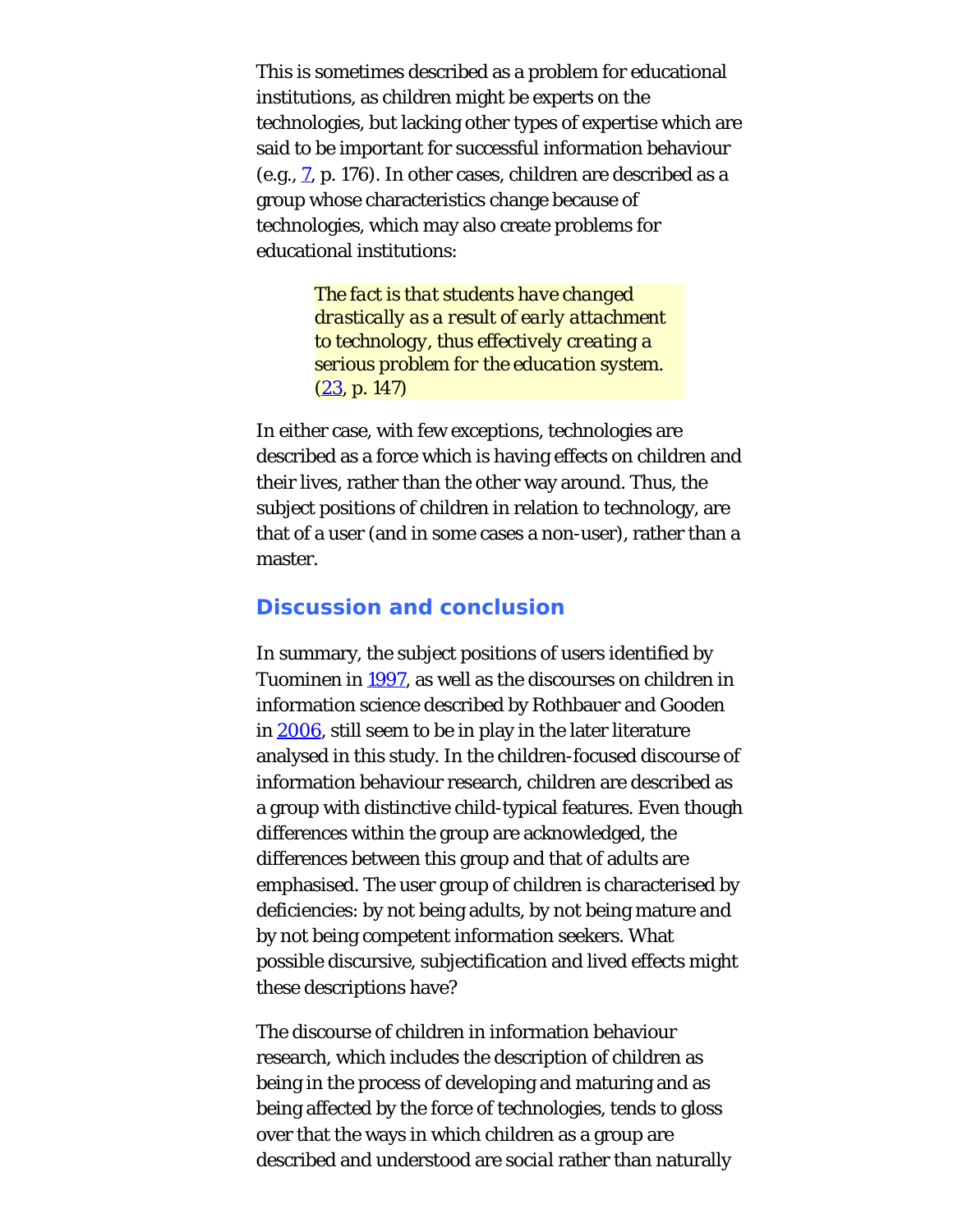given descriptions and understandings. Thus, the discourse of children's information behaviour does echo a more general discourse of information behaviour, which previously has been analysed by Savolainen [\(2007](#page-23-6)). The description of information needs, seeking and use as individual cognitive processes, rather than material and collective practices, means that the *social* is treated as a factor, rather than as an inherent aspect of human life. The aim of describing how children essentially *are* also has the effect that the different childhoods that actual children live (cf. [Prout and James, 1997](#page-23-0), p. 8), as within a geographical context such as North America, are overlooked.

Depending on the roles of adults, children are ascribed different subject positions: as members of families where the adults are parents; as students and learners who are developing and are in need of education and help from teachers and librarians; and as in need of specific solutions designed by system designers, albeit sometimes with the involvement of the children themselves. By describing adults such as teachers, librarians and system designers as a group that helps children creates a position of power for adults and a position as those in need of expert help for children. Furthermore, children are ascribed a subject position as users of technologies that – as some kind of external force – affect the group in various ways.

Based on the analysis conducted in this study, the lived effects of the children-focused discourse in information behaviour research can only be speculated about. However, there seems to be room in the field for creating alternate ways of doing research about and with children. One conclusion is that in order to allow for understandings of children as social beings and childhoods as socially constructed in the field of information behaviour, the field needs to open up to influences from the new sociology of childhood, as well as from other, socially oriented theories of information practices. A way forward for the field is to shift the focus from trying to explain how children in general *are* and therefore behave with information, to creating understandings of various information practices which involve people of young age. Such a theoretical shift would allow information science to create more nuanced and less static descriptions of and knowledge about children and the conditions within which they perform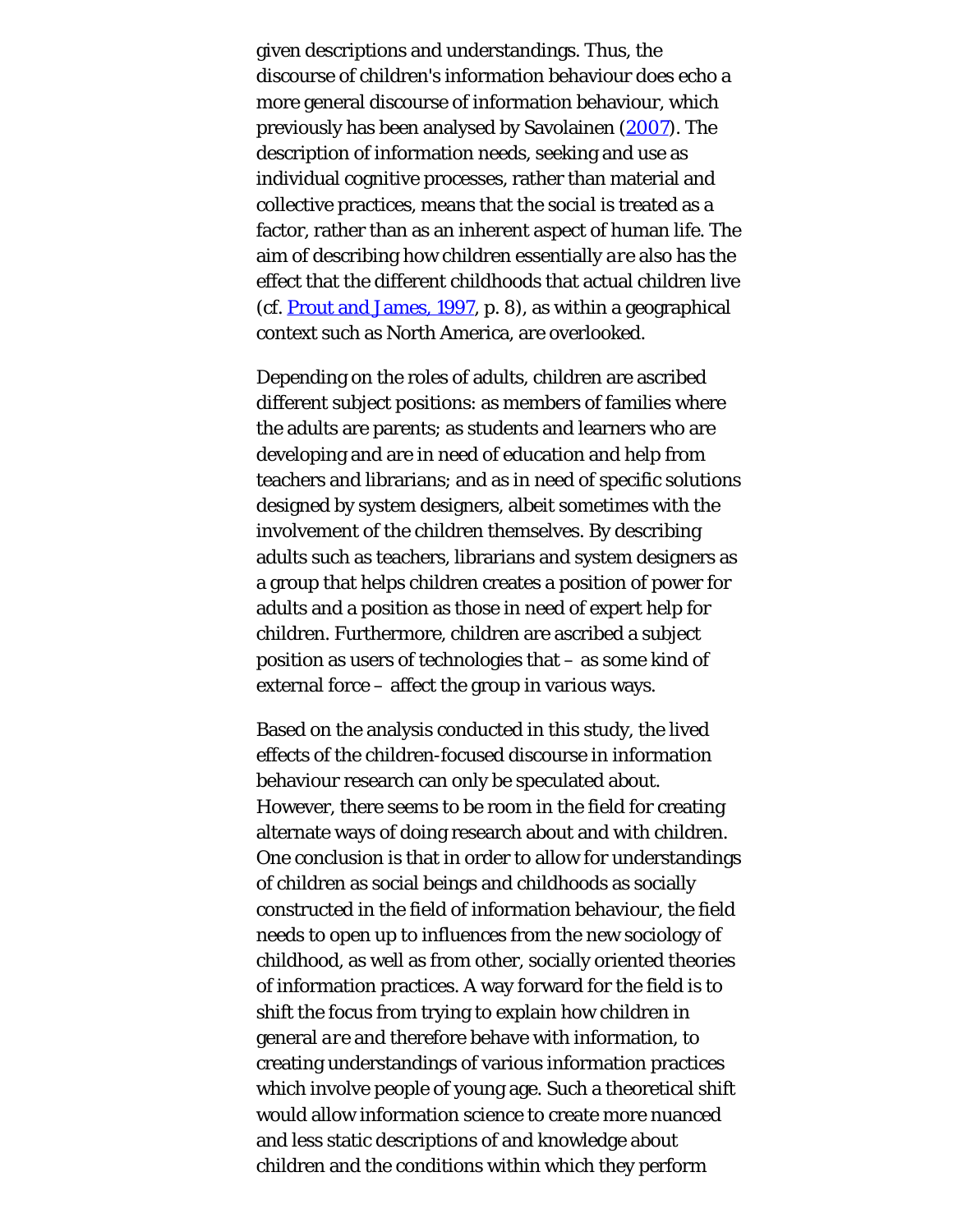their information activities.

#### **Acknowledgements**

This study has been funded by the Curtin Research Fellowship, Curtin University, Perth, Australia. The author is a member of the Linnaeus Centre for Research on Learning, Interaction and Mediated Communication in Contemporary Society (LinCS) at the University of Gothenburg and the University of Borås, Sweden, funded by the Swedish Research Council, ref 349-2006-146.

The author would like to thank Mats Dolatkhah, Linnéa Lindsköld, Amira Sofie Sandin and the research seminar at the Swedish School of Library and Information Science, as well as Brad Gobby at Curtin University for their valuable input and support during the writing of this paper; and Bradley Smith at Semiosmith Editing and Consulting Services for his help with the English editing of the manuscript.

#### <span id="page-20-0"></span>**About the author**

**Anna Hampson Lundh**, PhD, is Senior Research Fellow at the Department of Information Studies, Curtin University, Bentley, Perth, Western Australia 6102, and Senior Lecturer at the Swedish School of Library and Information Science, University of Borås, Allégatan 1, 501 90, Borås, Sweden. Her research interests concern children's reading and documentary practices, and accessible media. She can be contacted at [anna.hampsonlundh@curtin.edu.au](mailto:anna.hampsonlundh@curtin.edu.au) or [anna.lundh@hb.se](mailto:anna.lundh@hb.se)

#### **References**

- (Please note that the references to the books in the dataset are listed in **[Appendix 1](#page-24-0)**)
- Asla, T., Williamson, C. M. C. & Mills, J. (2006). The role of information in successful aging: the case for a research focus on the oldest old. *Library & Information Science Research, 28*(1), 49-63.
- Bacchi, C. L. (2009). *Analysing policy: what's the problem represented to be?* Frenchs Forest, NSW: Pearson.
- Beheshti, J. & Bilal, D. (Eds.). (2014). *New directions in children's and adolescents' information behavior*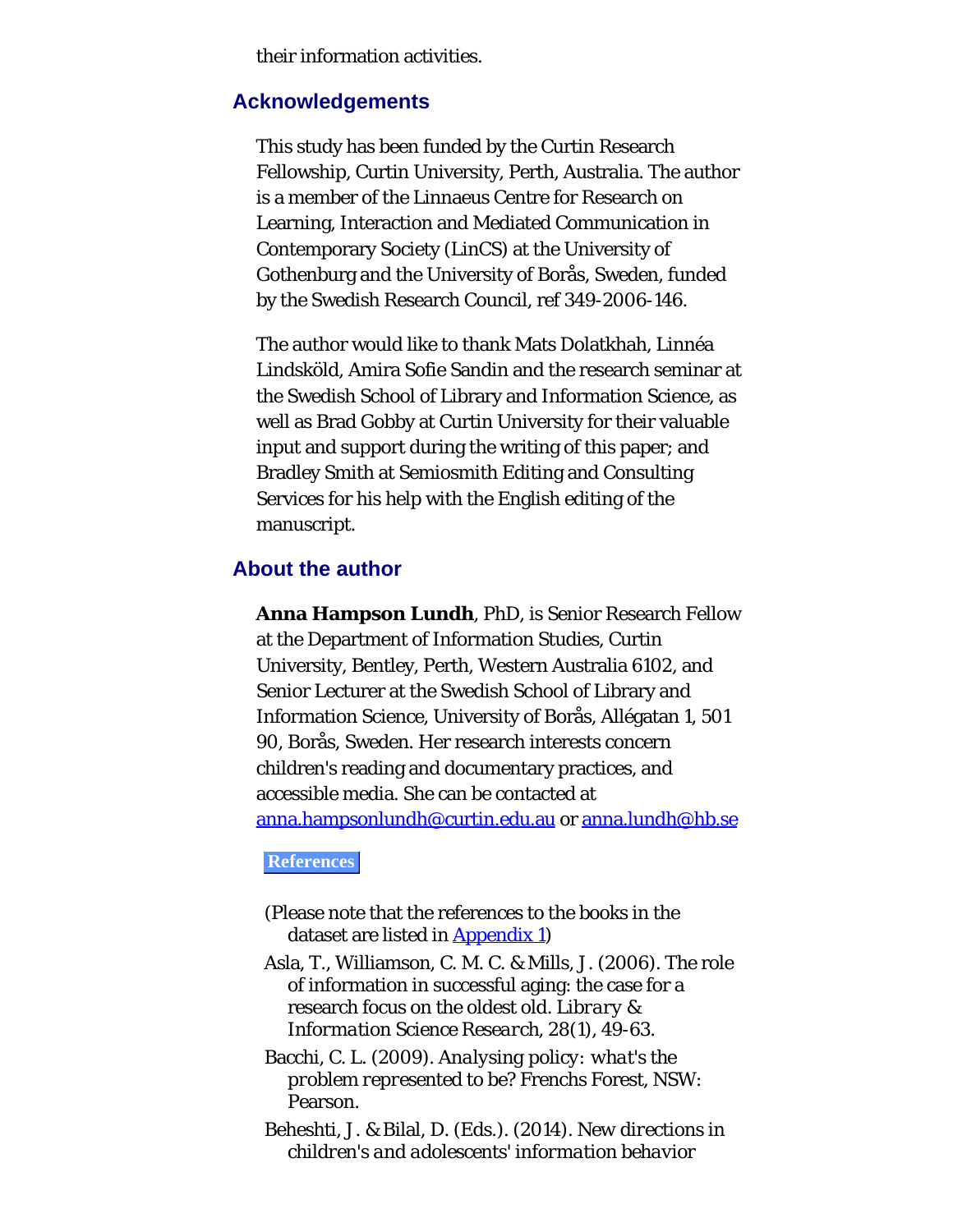*research*. Bingley, UK: Emerald.

- Beheshti, J. & Large, A. (Eds.). (2013). *The information behavior of a new generation: children and teens in the 21st century*. Lanham, MD: Scarecrow Press.
- Case, D. O. (2010). [A model of the information seeking](http://www.webcitation.org/6bg26WS2g) [and decision making of online coin buyers.](http://www.webcitation.org/6bg26WS2g) *Information Research, 15*(4), paper 448. Retrieved from http://InformationR.net/ir/15-4/paper448.html (Archived by WebCite® at http://www.webcitation.org/6bg26WS2g).
- Case, D. O. (2012). *Looking for information: a survey of research on information seeking, needs, and behaviour* (3rd expanded ed.). Bingley, UK: Emerald.
- Chelton, M. K. & Cool, C. (Eds.). (2004). *Youth information-seeking behavior: theories, models, and issues*. Lanham, MD: Scarecrow Press.
- Dervin, B. (1989). Users as research inventions: how research categories perpetuate inequities. *Journal of Communication, 39*(3), 216–232.
- Foucault, M. (1972). *The archaeology of knowledge and the discourse on language*. New York, NY: Pantheon Books.
- Frohmann, B. (1992). The power of images: a discourse analysis of the cognitive viewpoint. *Journal of Documentation, 48*(4), 365-86.
- Frohmann, B. (1994). Discourse analysis as a research method in library and information science. *Library and Information Science Research, 16*(2), 119-138.
- Hall, S. (2001). Foucault: power, knowledge and discourse. In M. Wetherell, S. Taylor & S.J. Yates (Eds.), *Discourse theory and practice: a reader* (pp. 72–81). London: Sage.
- Hartel, J. (2010). Managing documents at home for serious leisure: a case study of the hobby of gourmet cooking. *Journal of Documentation, 66*(6), 847-874.
- Hedemark, Å. (2009). *Det föreställda folkbiblioteket: en diskursanalytisk studie av biblioteksdebatter i svenska medier 1970-2006*. [The imagined public library: a study of library debates in the Swedish press between 1970 and 2006 using discourse analysis.] Uppsala, Sweden: Uppsala University, Department of ABM. (Doctoral theses, Volume 3).
- Hedemark, Å., Hedman, J. & Sundin, O. (2005). [Speaking of users: on user discourses in the field of](http://www.webcitation.org/6bg2FZvAT) [public libraries.](http://www.webcitation.org/6bg2FZvAT) *Information Research, 10*(2), paper 218. Retrieved from http://InformationR.net/ir/10- 2/paper218.html (Archived by WebCite® at http://www.webcitation.org/6bg2FZvAT).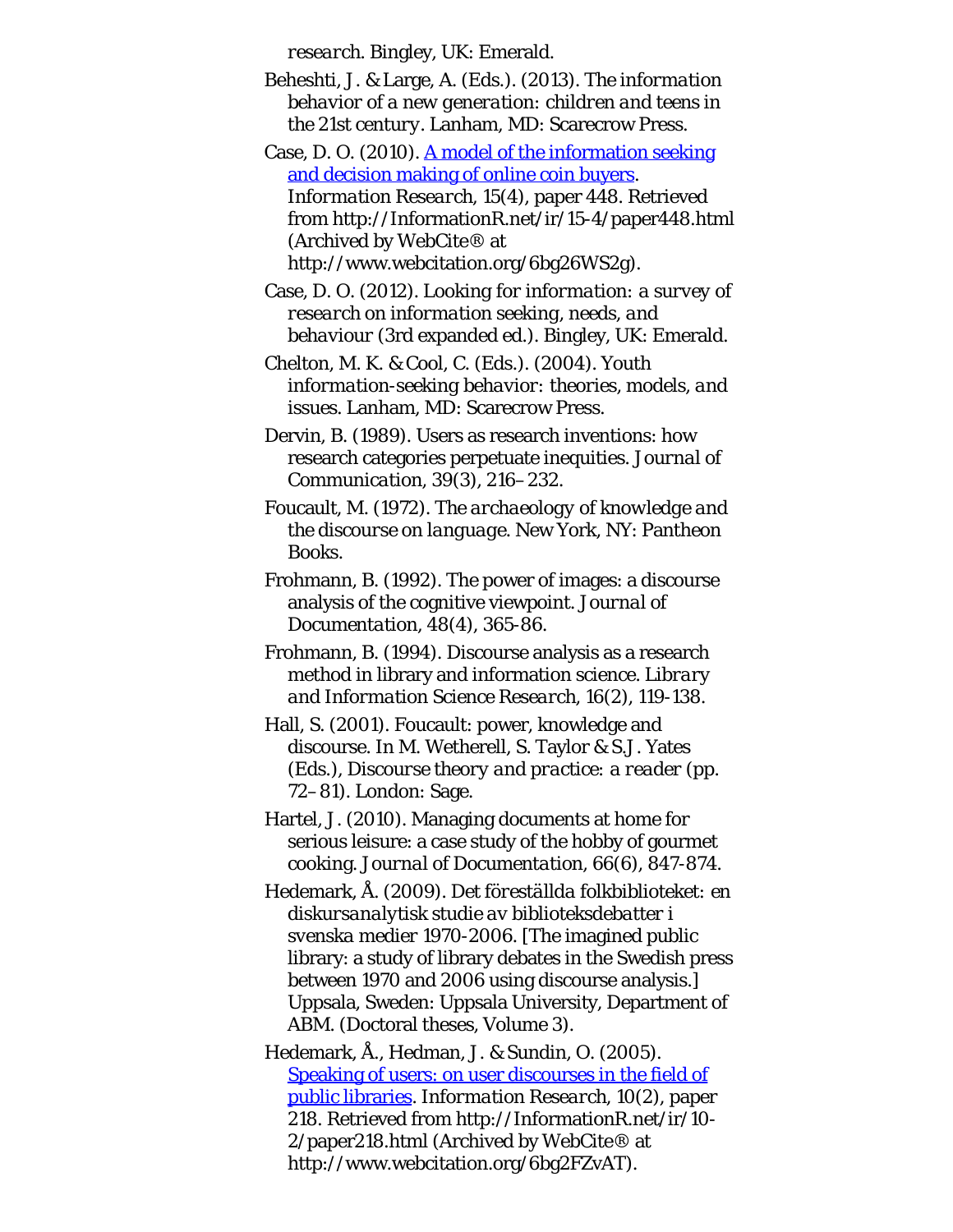- Huvila, I. (2010). Information sources and perceived success in corporate finance. *Journal of the American Society for Information Science and Technology, 61*(11), 2219-2229.
- James, A., Jenks, C. & Prout, A. (1998). *Theorizing childhood*. Cambridge: Polity Press.
- Kuhlthau, C. C. (1993) *Seeking meaning: a process approach to library and information services*. Norwood, NJ: Ablex.
- Laclau, E. & Mouffe, C. (1985). *Hegemony & socialist strategy: towards a radical democratic politics*. London: Verso.
- Large, A. (2005). Children, teenagers, and the Web. *Annual Review of Information Science and Technology, 39*, 347–392.
- Lindsköld, L. (2013). *Betydelsen av kvalitet: en studie av diskursen om statens stöd till ny, svensk skönlitteratur 1975-2009*. [The meaning of quality: a study on the discourse of the state support to new, Swedish fiction 1975-2009.] Borås, Sweden: Valfrid. (Doctoral thesis, University of Gothenburg, Gothenburg, Sweden).
- Lundh, A. (2011). *Doing research in primary school: information activities in project-based learning*. Borås, Sweden: Valfrid. (Doctoral thesis, University of Gothenburg, Gothenburg, Sweden).
- Olsson, M. (2010). Michel Foucault: discourse, power/knowledge, and the battle for truth. In G.J. Leckie, L.M. Given & J. Buschman (Eds.). *Critical theory for library and information science: exploring the social from across the disciplines* (pp. 63-74). Santa Barbara, CA: Libraries Unlimited.
- Pilerot, O. (2014). Making design researchers' information sharing visible through material objects. *Journal of the Association for Information Science and Technology, 65*(10), 2006–2016.
- Prout, A. (2011). Taking a step away from modernity: reconsidering the new sociology of childhood. *Global Studies of Childhood, 1*(1), 4–14.
- Prout, A. & James, A. (1997). A new paradigm for the sociology of childhood? Provenance, promise and problems. In A. James & A. Prout (Eds.). *Constructing and reconstructing childhood: contemporary issues in the sociological study of childhood* (2nd rev. and updated ed.) (pp. 7-33). London: Falmer.
- Radford, G.P. (2003). Trapped in our own discursive formations: toward an archaeology of library and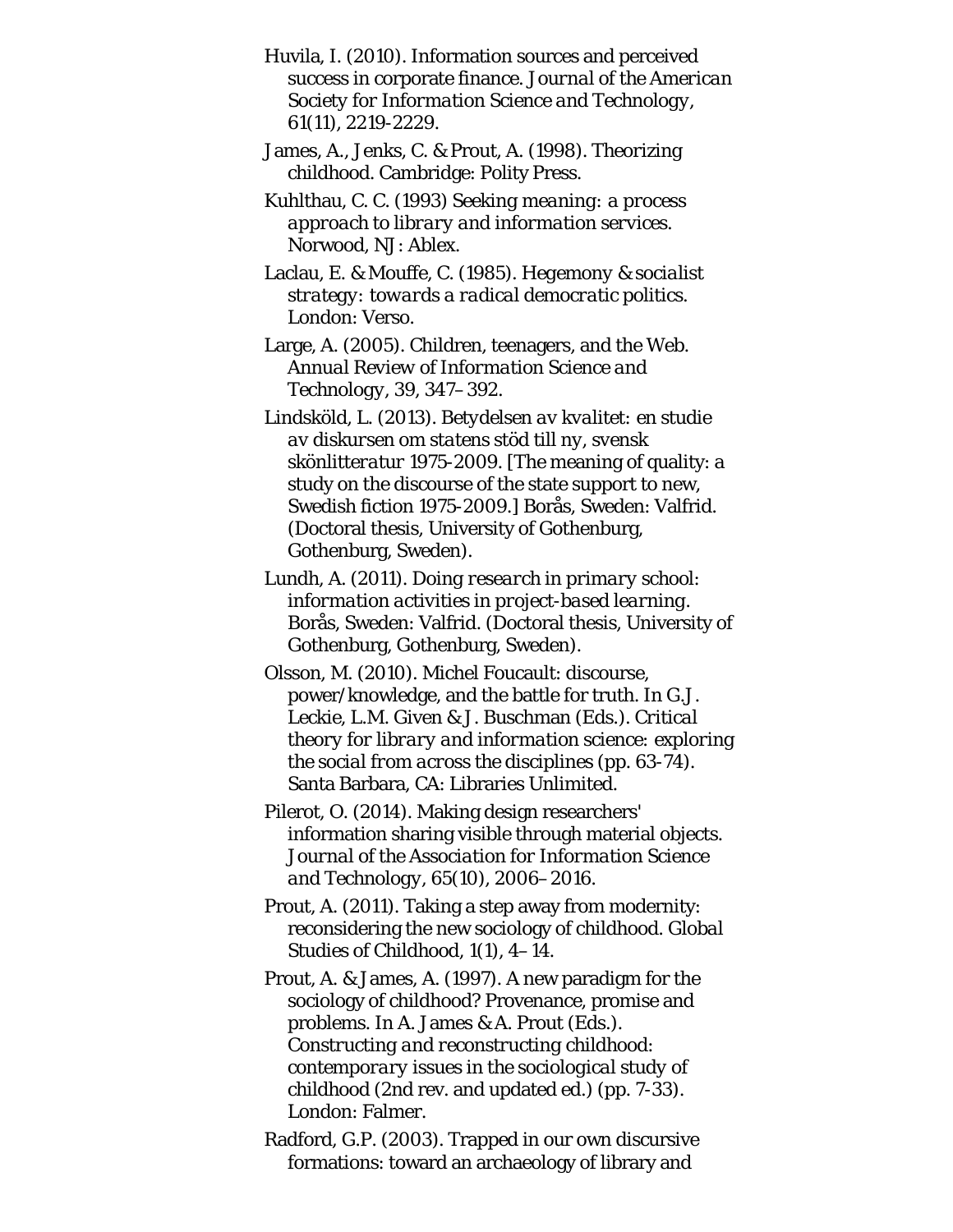<span id="page-23-0"></span>information science. *Library Quarterly, 73*(1), 1–18.

- <span id="page-23-4"></span><span id="page-23-1"></span>Rothbauer, P. M. & Gooden. R. (2006). Representations of young people in information science: the case of the Journal of the American Society for Information Science (and Technology), 1985-2005. In H. Moukdad (Ed.), *Information science revisited: approaches to innovation: proceedings of CAIS* (pp. 1-11). Toronto, ON: York University.
- <span id="page-23-6"></span>Savolainen, R. (2007). Information behavior and information practice: reviewing the 'umbrella concepts' of information seeking studies. *The Library Quarterly, 77*(2), 109-132.
- <span id="page-23-5"></span>Talja, S. (1997). Constituting 'information' and 'user' as research objects: a theory of knowledge formations as an alternative to the information man theory. In P. Vakkari, R. Savolainen, A. Malmsjö, L. Limberg & B. Dervin (Eds.), *Information seeking in context: proceedings of an international conference on research in information needs, seeking and use in different contexts 14-16 August, 1996, Tampere, Finland* (pp. 67-80). London: Taylor Graham.
- <span id="page-23-3"></span>Talja, S., Tuominen, K. & Savolainen, R. (2005). 'Isms' in information science: constructivism, collectivism and constructionism. *Journal of Documentation, 61*(1), 79-91.
- <span id="page-23-7"></span>Tisdall, E.K.M. & Punch, S. (2012). Not so 'new'? Looking critically at childhood studies. *Children's Geographies, 10*(3), 249-264.
- <span id="page-23-2"></span>Tuominen, K. (1997). User-centered discourse: an analysis of the subject positions of the user and the librarian. *Library Quarterly, 67*(4), 350-371.

**How to cite this paper**

Lundh, A.H. (2016). Subject positions of children in information behaviour research. *Information Research, 21*(3), paper 717. Retrieved from http://InformationR.net/ir/21- 3/paper717.html (Archived by WebCite® at http://www.webcitation.org/6kRfuXdRL)

| Find other papers on this subject |                                           |      |  |
|-----------------------------------|-------------------------------------------|------|--|
|                                   |                                           |      |  |
| Scholar Search                    | Google Search                             | Bing |  |
|                                   | Check for citations, using Google Scholar |      |  |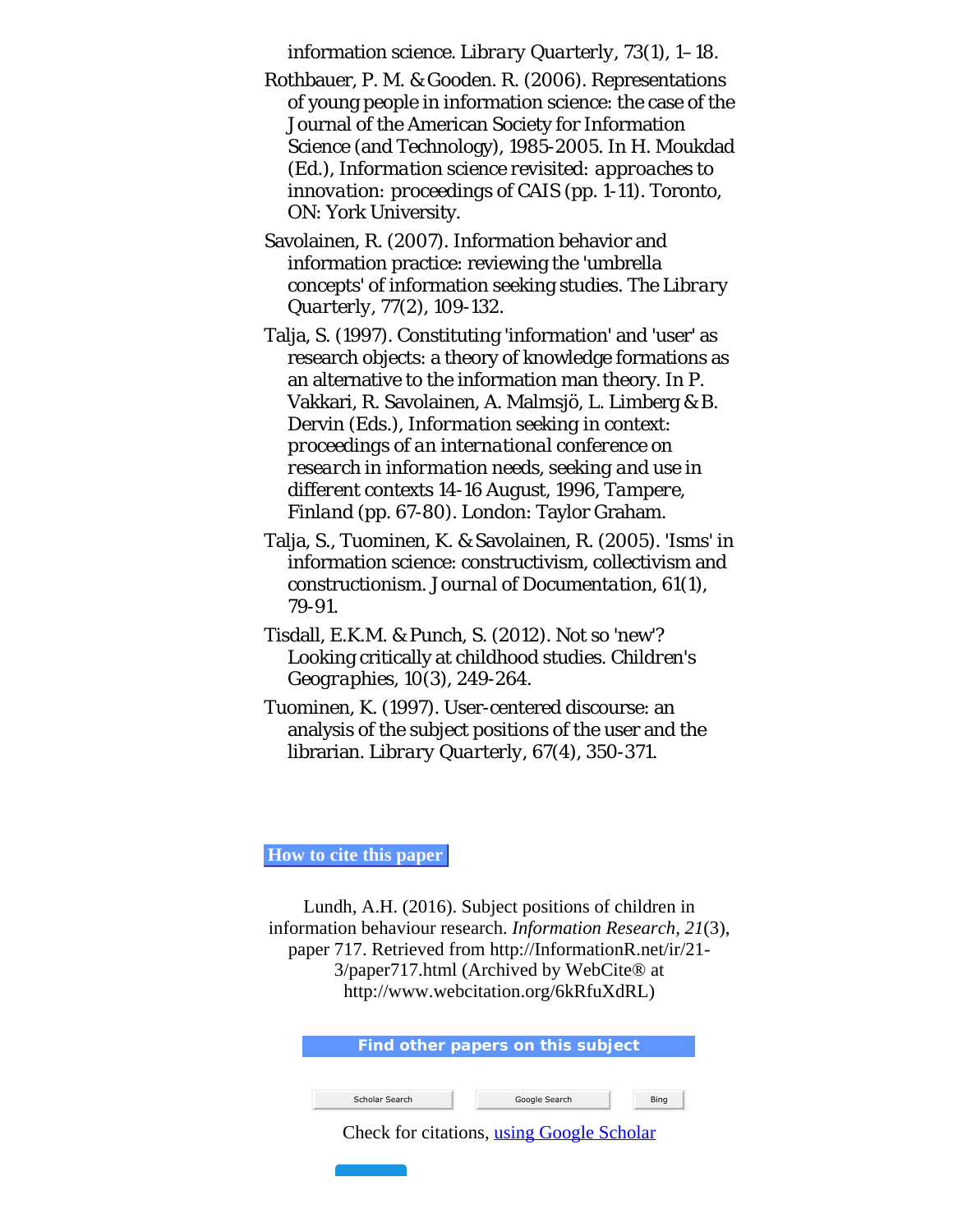#### <span id="page-24-0"></span>**Appendices**

# **Appendix 1. List of analysed book chapters**

- 1. Chelton, M. K. & Cool, C. (2004). Introduction. In M.K. Chelton & C. Cool (Eds.), *Youth informationseeking behavior: theories, models, and issues* (pp. vii-xiii). Lanham, MD: Scarecrow Press.
- 2. Cool, C. (2004). Information-seeking behaviors of children using electronic information services during the early years. In M. K. Chelton & C. Cool (Eds.), *Youth information-seeking behavior: theories, models, and issues* (pp. 1-35). Lanham, MD: Scarecrow Press.
- 3. Kuhlthau, C. C. (2004). Student learning in the library: what Library Power librarians say. In M. K. Chelton & C. Cool (Eds.), *Youth information-seeking behavior: theories, models, and issues* (pp. 37-63). Lanham, MD: Scarecrow Press.
- 4. Neuman, D. (2004). Learning and the digital library. In M. K. Chelton & C. Cool (Eds.), *Youth information-seeking behavior: theories, models, and issues* (pp. 65-94). Lanham, MD: Scarecrow Press.
- 5. McGregor, J. H. & Streitenberger, D. (2004). Do scribes learn?: copying and information use. In M. K. Chelton & C. Cool (Eds.), *Youth information-seeking behavior: theories, models, and issues* (pp. 95-118). Lanham, MD: Scarecrow Press.
- 6. Nahl, D. & Harada, V. H. (2004). Composing Boolean search statements: self-confidence, concept analysis, search logic, and errors. In M. K. Chelton & C. Cool (Eds.), *Youth information-seeking behavior: theories, models, and issues* (pp. 119-144). Lanham, MD: Scarecrow Press.
- 7. Watson, J. S. (2004). "If you don't have it, you can't find it": a close look at students' perceptions of using technology. In M. K. Chelton & C. Cool (Eds.), *Youth information-seeking behavior: theories, models, and issues* (pp. 145-180). Lanham, MD: Scarecrow Press.
- 8. Cooper, L.Z. (2004). Children's information choices for inclusion in a hypothetical child-constructed library. In M. K. Chelton & C. Cool (Eds.), *Youth information-seeking behavior: theories, models, and issues* (pp. 181-210). Lanham, MD: Scarecrow Press.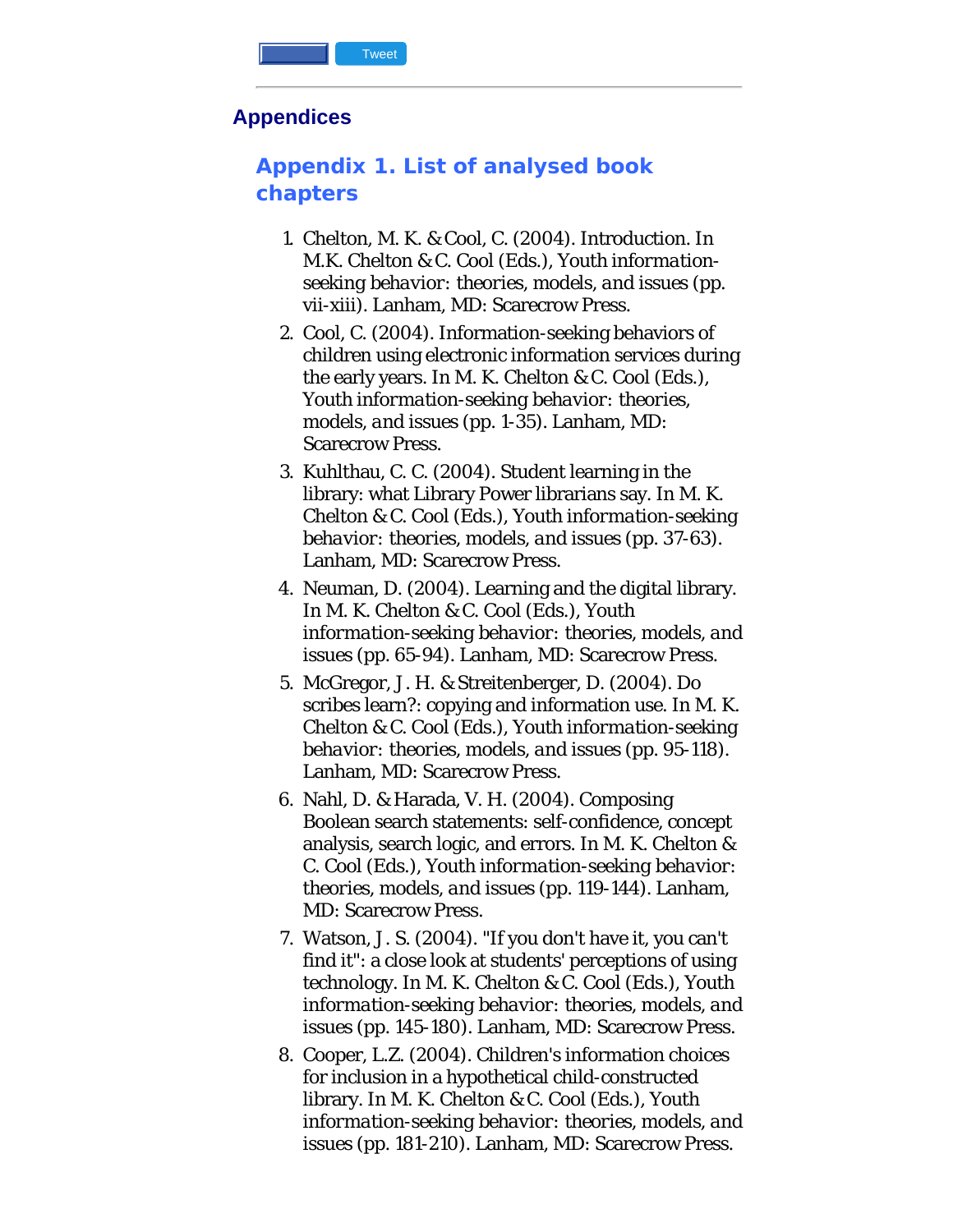- 9. Gross, M. (2004). Children's information seeking at school: findings from a qualitative study. In M. K. Chelton & C. Cool (Eds.), *Youth information-seeking behavior: theories, models, and issues* (pp. 211-240). Lanham, MD: Scarecrow Press.
- 10. Hirsh, S. G. (2004). Domain knowledge and children's search behavior. In M. K. Chelton & C. Cool (Eds.), *Youth information-seeking behavior: theories, models, and issues* (pp. 241-270). Lanham, MD: Scarecrow Press.
- 11. Bilal, D. (2004). Research on children's information seeking on the web. In M. K. Chelton & C. Cool (Eds.), *Youth information-seeking behavior: theories, models, and issues* (pp. 271-291). Lanham, MD: Scarecrow Press.
- 12. Large, A. (2004). Information seeking on the web by elementary school students. In M. K. Chelton & C. Cool (Eds.), *Youth information-seeking behavior: theories, models, and issues* (pp. 293-319). Lanham, MD: Scarecrow Press.
- 13. Julien, H. (2004). Adolescent decision making for careers: an exploration of information behavior. In M. K. Chelton & C. Cool (Eds.), *Youth informationseeking behavior: theories, models, and issues* (pp. 321-352). Lanham, MD: Scarecrow Press.
- 14. Todd, R. J. & Edwards, S. (2004). Adolescents' information seeking and utilization in relation to drugs. In M. K. Chelton & C. Cool (Eds.), *Youth information-seeking behavior: theories, models, and issues* (pp. 353-386). Lanham, MD: Scarecrow Press.
- 15. Chelton, M. K. (2004). Future direction and bibliography. In M. K. Chelton & C. Cool (Eds.), *Youth information-seeking behavior: theories, models, and issues* (pp. 387-397). Lanham, MD: Scarecrow Press.
- 16. Large, A. & Beheshti, J. (2013). Introduction. In J. Beheshti & A. Large (Eds.), *The information behavior of a new generation: children and teens in the 21st century* (pp. v-x). Lanham, MD: Scarecrow Press.
- 17. Cole, C. (2013). Concepts, propositions, models, and theories in information behavior research. In J. Beheshti & A. Large (Eds.), *The information behavior of a new generation: children and teens in the 21st century* (pp. 1-22). Lanham, MD: Scarecrow Press.
- 18. Byrnes, J. P. & Bernacki, M. L. (2013). Cognitive development and information behavior. In J.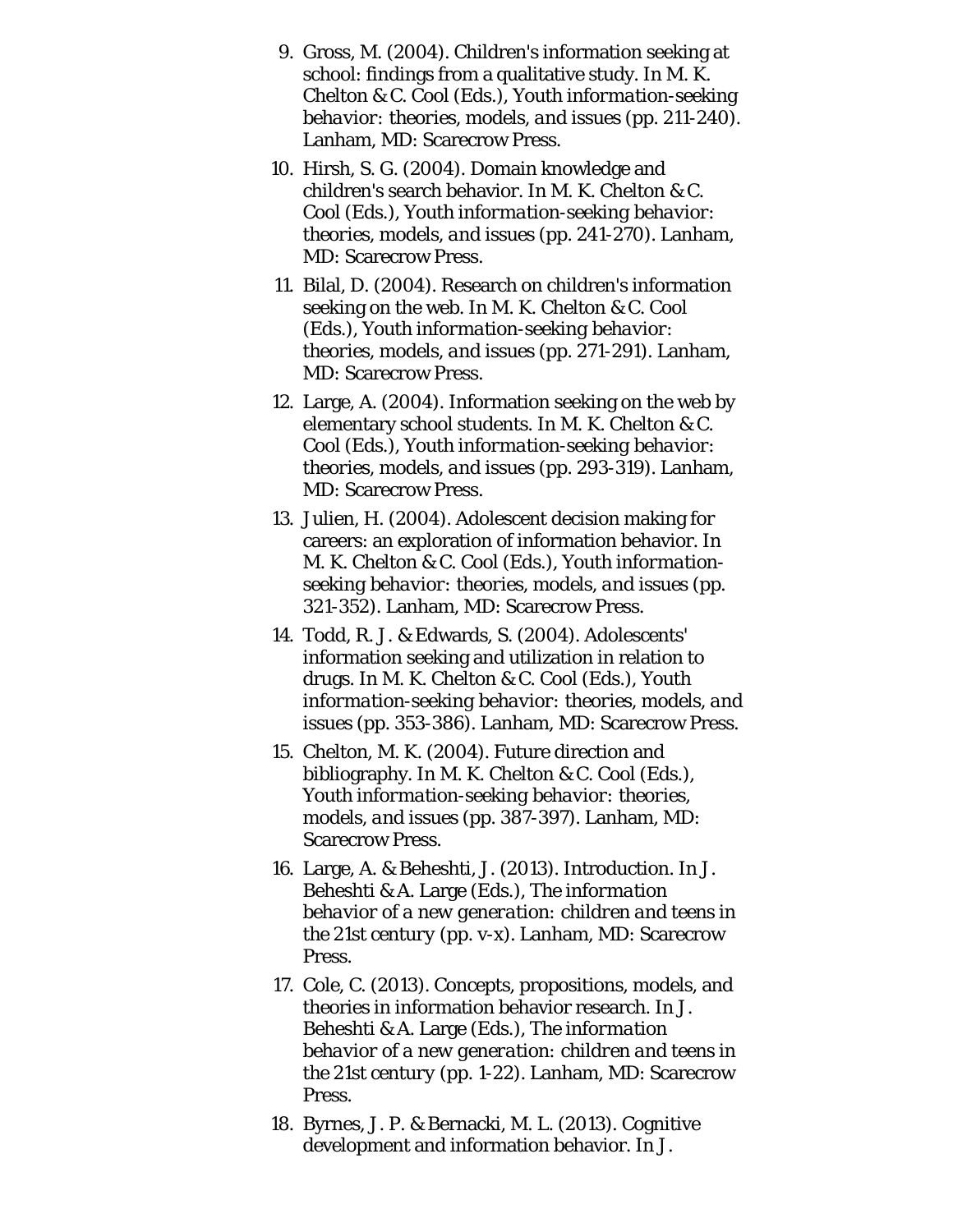Beheshti & A. Large (Eds.), *The information behavior of a new generation: children and teens in the 21st century* (pp. 23-43). Lanham, MD: Scarecrow Press.

- 19. Bowler, L. & Nesset, V. (2013). Information literacy. In J. Beheshti & A. Large (Eds.), *The information behavior of a new generation: children and teens in the 21st century* (pp. 45-63). Lanham, MD: Scarecrow Press.
- 20. Abbas, J. & Agosto, D. E. (2013). Everyday life information behavior of young people. In J. Beheshti & A. Large (Eds.), *The information behavior of a new generation: children and teens in the 21st century* (pp. 65-91). Lanham, MD: Scarecrow Press.
- 21. Dresang, E. T. (2013). Digital age libraries and youth: learning labs, literacy leaders, radical resources. In J. Beheshti & A. Large (Eds.), *The information behavior of a new generation: children and teens in the 21st century* (pp. 93-116). Lanham, MD: Scarecrow Press.
- 22. Agosto, D. E. & Abbas, J. (2013). Youth and online social networking: what do we know so far? In J. Beheshti & A. Large (Eds.), *The information behavior of a new generation: children and teens in the 21st century* (pp. 117-141). Lanham, MD: Scarecrow Press.
- 23. Vincenti, G. (2013). Gaming and virtual environments. In J. Beheshti & A. Large (Eds.), *The information behavior of a new generation: children and teens in the 21st century* (pp. 143-165). Lanham, MD: Scarecrow Press.
- 24. Hanson-Baldauf, D. (2013). Everyday life information in support of enhanced quality of life for young adults with intellectual disabilities. In J. Beheshti & A. Large (Eds.), *The information behavior of a new generation: children and teens in the 21st century* (pp. 167-194). Lanham, MD: Scarecrow Press.
- 25. Shariff, S. (2013). Defining the line on cyberbullying: how youth encounter and distribute demeaning information. In J. Beheshti & A. Large (Eds.), *The information behavior of a new generation: children and teens in the 21st century* (pp. 195-211). Lanham, MD: Scarecrow Press.
- 26. Beheshti, J. & Large, A. (2013). Systems. In J. Beheshti & A. Large (Eds.), *The information behavior of a new generation: children and teens in the 21st century* (pp. 213-236). Lanham, MD: Scarecrow Press.